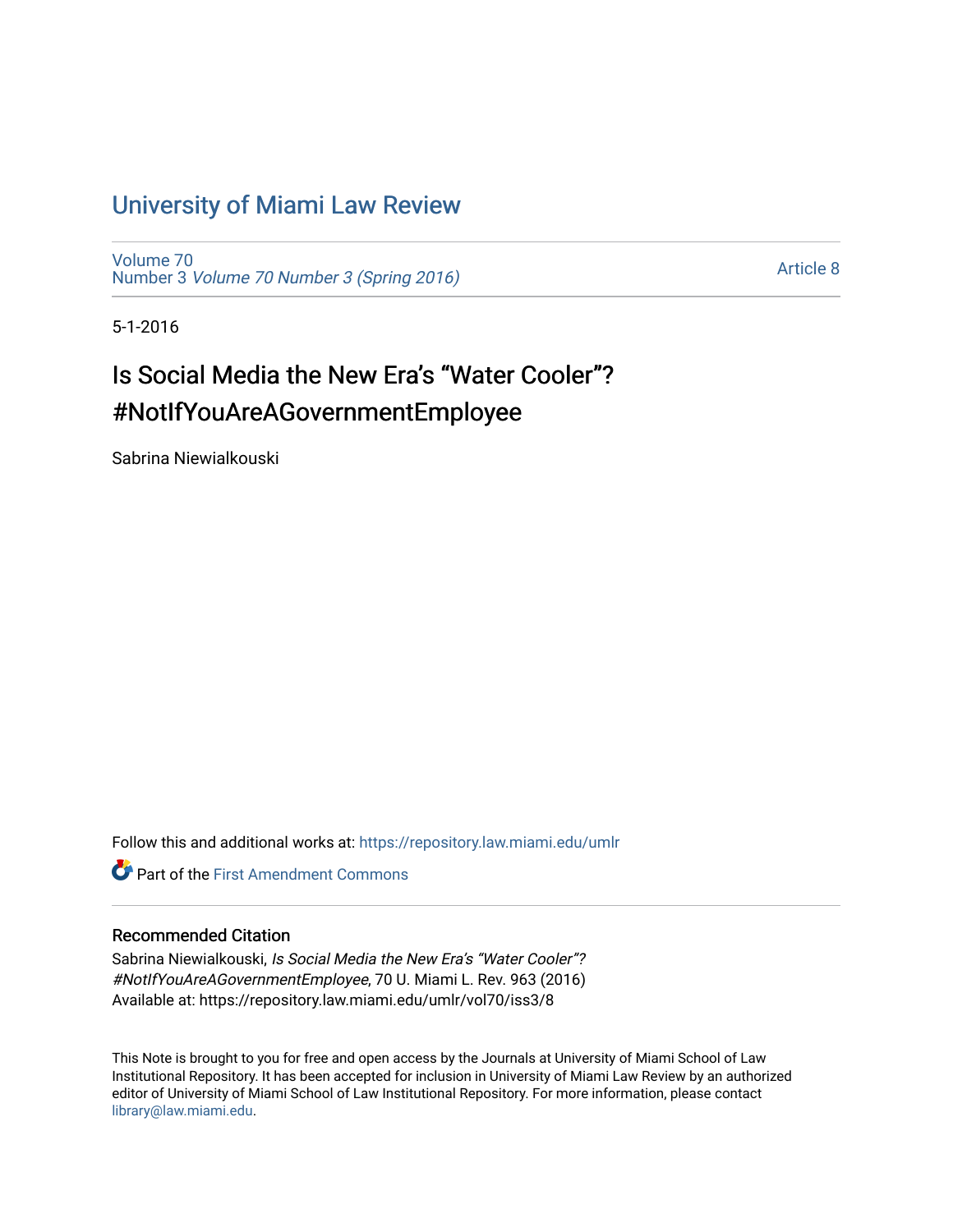# **NOTES**

# **Is Social Media the New Era's "Water Cooler"? #NotIfYouAreAGovernmentEmployee**

SABRINA NIEWIALKOUSKI\*

*Current Free Speech doctrine does not sufficiently protect government employees' First Amendment rights. There are two major flaws in the test implemented by the Supreme Court in order to find whether the First Amendment protects an employee. First, the Garcetti test, where a government employee loses First Amendment protection if her speech is pursuant to her official duty, is inadequate, overbroad, and should be done away with completely – or at the least interpreted more narrowly. Secondly, the Pickering balancing test is less of a balancing and more of a prioritization of the government's interests and should be interpreted to harmonize both the employee and the government's interests.* 

| I. SOCIAL MEDIA AND THE PROMOTION OF FREE SPEECH       |  |
|--------------------------------------------------------|--|
|                                                        |  |
|                                                        |  |
| B. Social Media's Effects as the New "Water Cooler"970 |  |
| C. Social Media and First Amendment Free Speech        |  |
|                                                        |  |

University of Miami School of Law, J.D. 2016. I would like to thank Professor Caroline Mala Corbin for all of her help in writing this note. Thank you also to the members of the *University of Miami Law Review* who provided their excellent editing skills, specifically to our editor-in-chief, Ravika Rameshwar.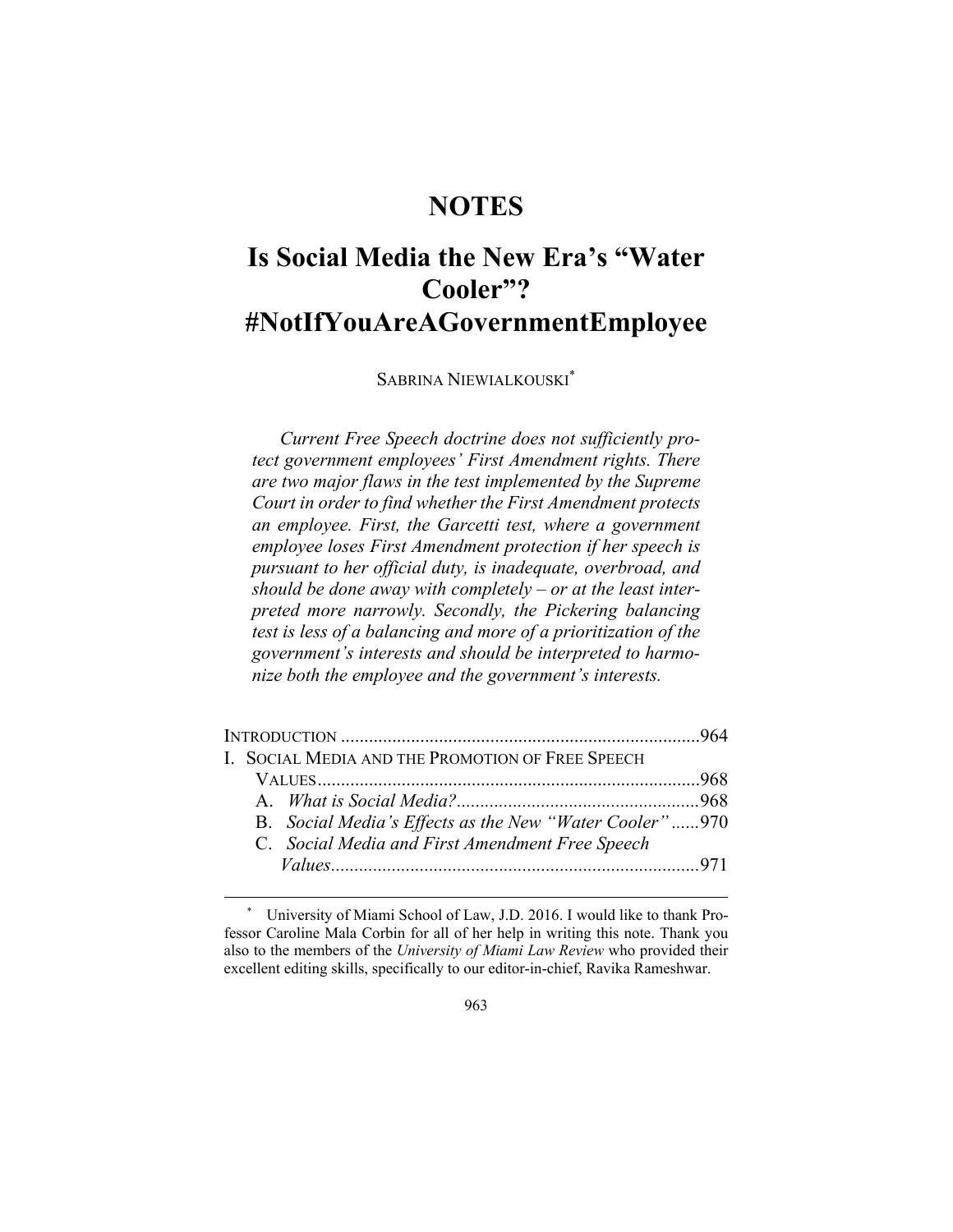| 964 | UNIVERSITY OF MIAMI LAW REVIEW                        | [Vol. 70:963] |
|-----|-------------------------------------------------------|---------------|
|     | II. CURRENT FIRST AMENDMENT DOCTRINE972               |               |
|     | III. THE GARCETTI TEST CHILLS SPEECH WHILE THE COURT  |               |
|     | INTERPRETS IT SO BROADLY THAT IT IS VIRTUALLY         |               |
|     |                                                       |               |
|     |                                                       |               |
|     | B. The Garcetti Test Compromises the Three Free       |               |
|     | Speech Values: Democratic Self-Governance, Self-      |               |
|     |                                                       |               |
|     |                                                       |               |
|     | SELF-AUTONOMY AND SELF-EXPRESSION981                  |               |
|     |                                                       |               |
|     | C. Overcoming the Great Wall of Garcetti984           |               |
|     | IV. THE PICKERING BALANCING TEST IS BEING WRONGLY     |               |
|     | APPLIED AND TILTS THE FAVOR TOWARDS EMPLOYERS'        |               |
|     |                                                       | 985           |
|     | A. When "Balance" Becomes Disproportion: Pickering985 |               |
|     | B. Pickering "balancing" is Lethal to Public Employee |               |
|     | Speech and Makes Free Speech Values Obsolete987       |               |
|     |                                                       |               |
|     | <b>DEMOCRATIC SELF-GOVERNANCE AND SUPERIOR</b>        |               |
|     |                                                       |               |
|     | 3. SELF-AUTONOMY AND EXPRESSION 990                   |               |
|     | C. Solving the Pickering "Balance" Problem992         |               |
|     |                                                       |               |
|     |                                                       |               |
|     |                                                       |               |

# **INTRODUCTION**

"It would be a grave and ironic loss if the emergence of social media took us back to 1892 and Justice Holmes' view that people forfeit the First Amendment rights they enjoy in their private lives when they go to work for the government."<sup>1</sup>

 <sup>1</sup> Christopher Dunn, *Column: Social Media, Public Employees, and First Amendment (New York Law Journal)*, NYCLU (Apr. 3, 2013), http://www.nyclu.org/oped/column-social-media-public-employees-and-firstamendment-new-york-law-journal.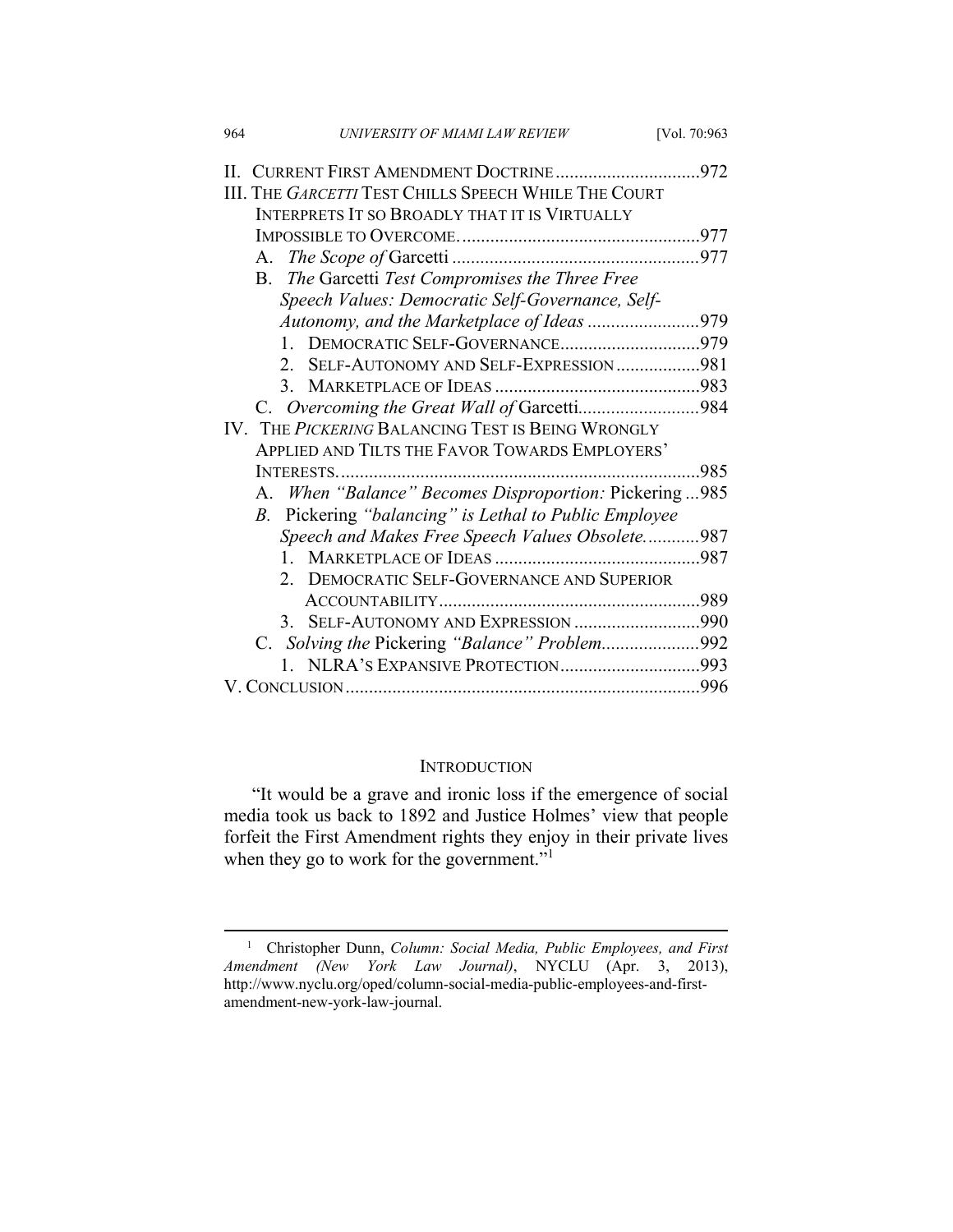In 1892, Justice Oliver Wendell Holmes rendered his decision in the case of *McAuliffe v. Mayor of New Bedford*, in which he expressed his view that the free speech rights of government employees should be insignificant or nonexistent, namely that the petitioner in that case "may have a constitutional right to talk politics, but [had] no constitutional right to be a policeman."<sup>2</sup> It was impossible for him to predict that social media would revolutionize the way, manner, and audience of public employees' speech, specifically as it relates to criticism of their employers. The First Amendment was written for the purpose of limiting the government's ability to censor the people's speech and to promote democracy.<sup>3</sup> In practice, however, the First Amendment acts as a limit on government employees' speech, especially if their speech is expressed through social media.

Current free speech doctrine does not sufficiently protect government employees' First Amendment rights. In order for an employee's speech to be protected, it must pass a three part test: 1) the speech must not be made by a public employee "pursuant to their official duties;"4 2) the speech must be on a matter of "public concern;"5 and 3) the employee's interest in the speech must outbalance the government's interest in censoring the speech.<sup>6</sup> There are two major flaws in the test implemented by the Supreme Court in order to find whether the First Amendment protects an employee. The first part of the test, implemented by *Garcetti v. Ceballos*, where the government employee loses First Amendment protection if her speech is pursuant to her official duty, $\frac{7}{1}$  is inadequate, overbroad, and should be done away with completely––or at least be interpreted more narrowly. Secondly, the balancing test<sup>8</sup> materialized in *Pickering v. Board of Education*, currently gives too much weight to the government's interests and should be interpreted to harmonize both the employee and the government's interests.

 <sup>2</sup> McAuliffe v. City of New Bedford, 155 Mass. 216, 220 (1892).

<sup>3</sup>  *Freedom of Speech and Freedom of Press*, LINCOLN.EDU, http://www.lincoln.edu/criminaljustice/hr/Speech.htm (last visited Feb. 11, 2015). 4

 $\frac{4}{5}$  Jilka, *infra* note 55.

<sup>&</sup>lt;sup>5</sup> Bradley, *infra* note 64.

Connick, *infra* note 72.

*See generally Garcetti v. Ceballos, 547 U.S. 410 (2006).* 

*See generally* Pickering v. Board of Ed. of Tp. High School Dist. 205, Will Cnty., Ill., 391 U.S. 563 (1968).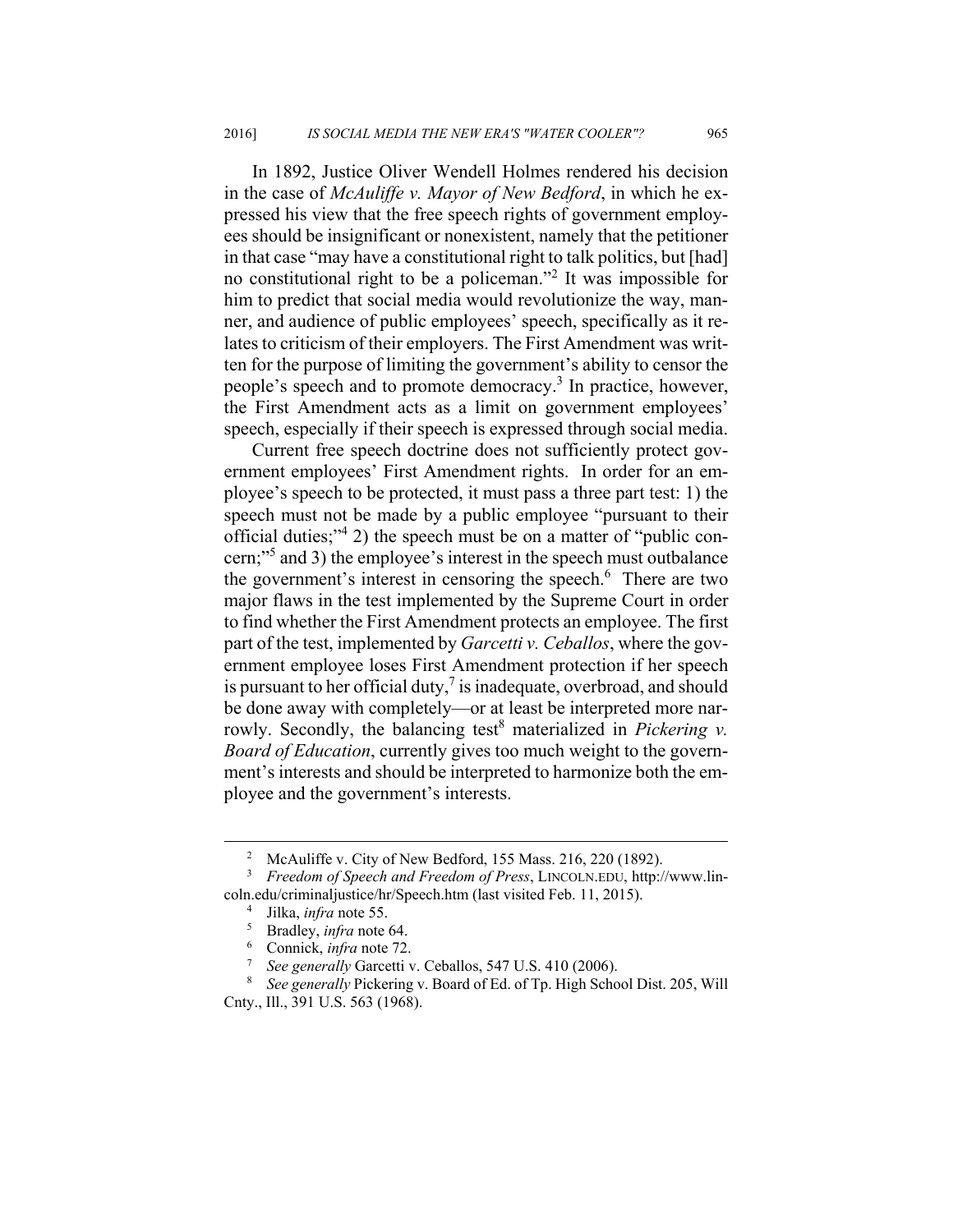The case *Gresham v. Atlanta* is a model illustration of the problematic application of current free speech doctrine as it is relevant to social media.<sup>9</sup> In this case, Gresham, a law enforcement officer, complained on Facebook about the alleged unethical interference by a department investigator in an arrest she had made.<sup>10</sup> According to the decision, although Gresham's Facebook page was set to "private," her friends could potentially view her posts and "distribute the comment more broadly."11 Using the *Pickering* analysis, the court reasoned that the plaintiff's speech was not one calculated to bring an issue of public concern to the attention of either her superior or the general population, but instead were comments made due to personal frustration.12 Additionally, the court added that even if there were a stronger public interest in the employee's speech, the balance tilted in favor of the government despite the fact that there was no evidence of an actual disruption caused by the speech.<sup>13</sup> As a result, the content in the plaintiff's posting was not protected by the First Amendment.<sup>14</sup>

The problematic effects of current public employee speech doctrine stem directly from the improper balancing of free speech values that gave way to the drafting of the First Amendment in the first place. First, current doctrine undermines the value of democratic self-governance that is advanced by free speech.<sup>15</sup> According to Alexander Meiklejohn, "[p]olitical discussion assures that the citizens will have the necessary information to make the informed judgments (voting) on which a self-governing society is dependent."16 If government employees cannot criticize their employer freely, whether

<sup>15</sup> *Freedom of Expression*, *ACLU Briefing Paper Number 10*, THE LECTIC LAW LIBRARY, http://www.lectlaw.com/files/con01.htm (last visited Feb. 11, 2015) [hereinafter *Freedom of Expression*]. 16 *First Amendment Theories*, OKSTATE.EDU, http://media.okstate.edu/fac-

ulty/jsenat/jb3\163/theorists.html (last visited Feb. 11, 2015).

 $\frac{1}{9}$ <sup>9</sup> See generally Gresham v. Atlanta, 542 Fed App'x 817 (11th Cir. 2013).<br>
<sup>10</sup> *Id.* at 818.<br>
<sup>11</sup> *Id.* 

<sup>12</sup> *Id.* 

<sup>13</sup> *Id.* at 820. 14 *Id.*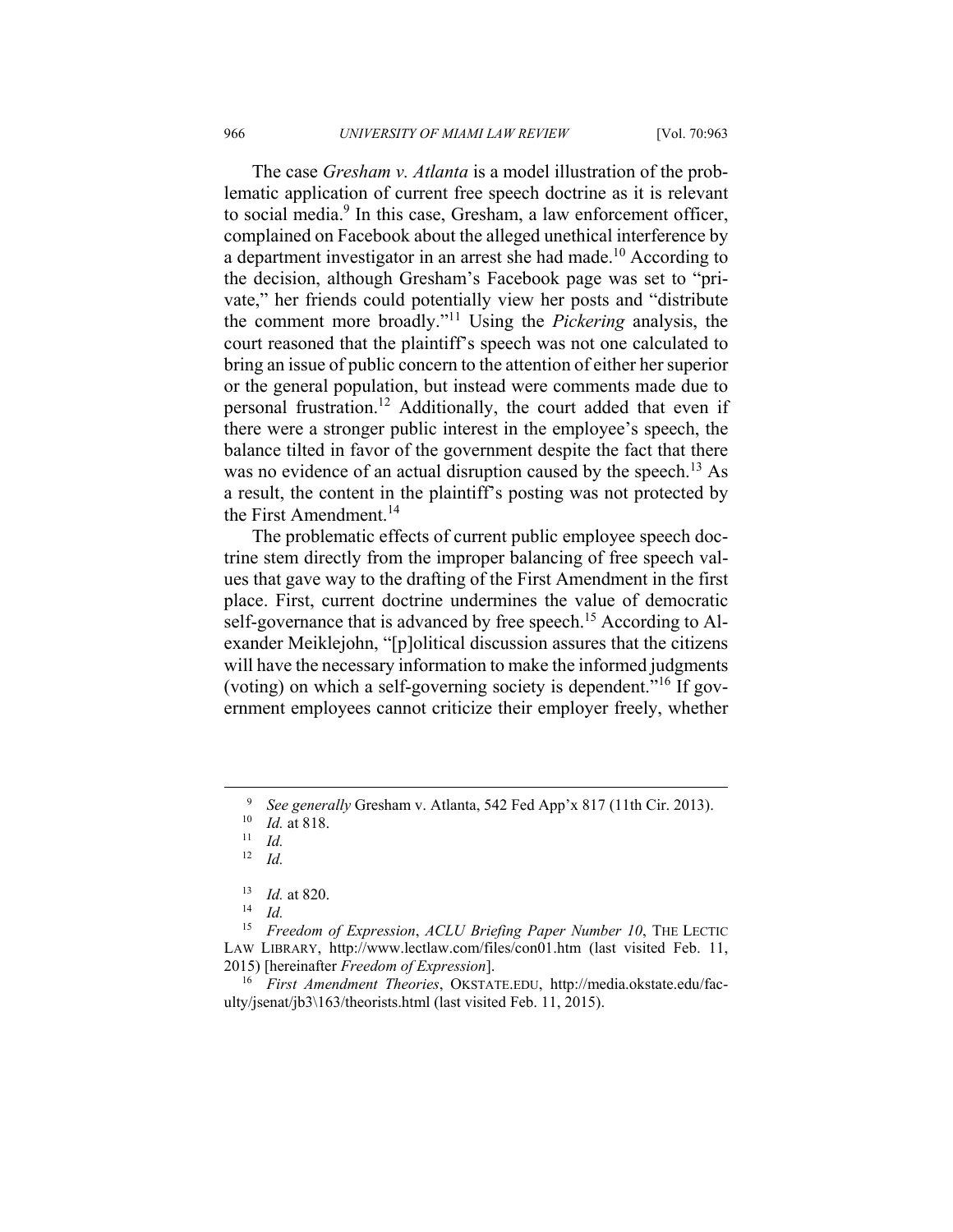through social media or other sources, it will prevent whistleblowing, and corruption will be free-flowing.<sup>17</sup> In addition, the citizenry will not be able to hold government officials accountable for their actions or gather enough information to vote and elect their government. $18$ 

Furthermore, current doctrine ignores the free speech value of the marketplace of ideas.<sup>19</sup> This is the "notion that, with minimal government intervention—a laissez faire approach to the regulation of speech and expression—ideas, theories, propositions, and movements will succeed or fail on their own merits" because individuals have the ability to think about diverse propositions in an "open environment of deliberation and exchange" and ultimately uncover truth.20 By silencing most public employee speech, current doctrine hinders the progression of ideas—both wrong and right ones. $^{21}$  As Justice Kennedy emphasized in his decision in *Ashcroft v. Free Speech Coalition*, "[t]he right to think is the beginning of freedom, and speech must be protected from the government because speech is the beginning of thought." $^{22}$  This freedom is exactly what is prevented when the marketplace of ideas is curtailed.

Lastly, by censoring public employee speech, the government is interfering with self-expression and personal autonomy.<sup>23</sup> The dignity and self-worth of individuals is placed at stake when they are prevented from expressing their thoughts, desires, and aspirations.<sup>24</sup> Freedom of expression allows individuals to fulfill their goals as human beings and should not be subordinate to any other goal––it is a

 <sup>17</sup> *See* J. Michael McGuinness, *Whistleblowing and Free Speech: Garcetti's Early Progeny and Shrinking Constitutional Rights of Public Employees*, 24 TOURO L. REV. 529, 540 (2008), http://digitalcommons.tourolaw.edu/cgi/viewcontent.cgi?article=1266&context=lawreview. 18 *Freedom of Speech (1): Three Rationales*, NAHMOD LAW (Jan. 19, 2010,

<sup>11:35</sup> AM), http://nahmodlaw.com/2010/01/19/an-introduction-to-freedom-ofspeech/ [hereinafter *Freedom of Speech*]. 19 *See Marketplace of Ideas Theory*, U.S. CIVIL LIBERTIES (July 29, 2012,

<sup>3:01</sup> PM), http://uscivilliberties.org/themes/4099-marketplace-of-ideas-theory .html. 20 *Id.*

<sup>21</sup> *Id.* 

<sup>&</sup>lt;sup>22</sup> Ashcroft v. Free Speech Coalition, 535 U.S. 234, 253 (2002).<br><sup>23</sup> Exector of Speech supra pote 18

<sup>23</sup> *Freedom of Speech, supra* note 18. 24 *Freedom of Expression*, *supra* note 15.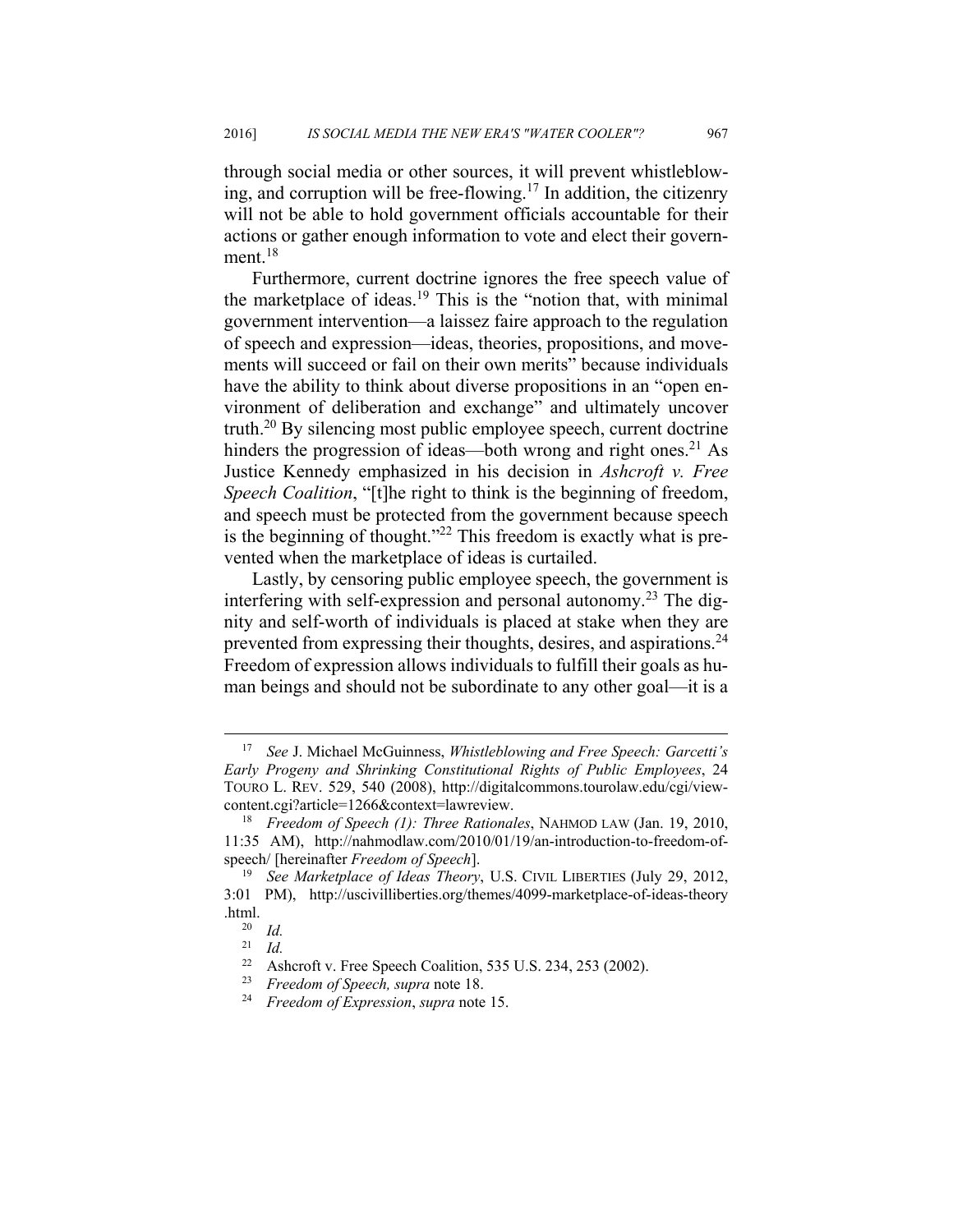goal in itself.25 Current First Amendment doctrine does not protect public employees from retaliation for talking about their concerns, issues, or even gripes relating to work with their peers or others on social media.<sup>26</sup>

So, what is to be done? Current doctrine, particularly the *Garcetti* test, should be done away with or at least broadened so that all speech does not meet a form of "strict in theory, fatal, in fact" fate.<sup>27</sup> In addition, the balancing test should be made into a true balancing test rather than a test that gives the government the presumptive benefit of the doubt.

Part I of this comment will discuss the evolution of social media and how it affects and promotes free speech values. Part II will discuss the current doctrine of First Amendment freedom of speech rights as it pertains to governmental employees. Part III argues that the *Garcetti v. Ceballos* test is chilling potentially important speech by making its test vague and overbroad, and discusses getting rid of this test altogether. Part IV focuses on the *Pickering* balancing test and how it is being wrongly applied to prioritize the interests of employers and, ultimately, ignore the interests of government employees and the public. It offers a potential solution by comparing current doctrine of public employee speech to that of private employees under the NRLA. Part V will offer some parting thoughts on the repercussions of current free speech doctrine for public employees and how the proposed solutions will subdue these repercussions.

#### I. SOCIAL MEDIA AND THE PROMOTION OF FREE SPEECH VALUES

# A. *What is Social Media?*

 "Social media, while susceptible to multiple definitions, can best be described as 'online communications in which individuals

 <sup>25</sup> *Id.*

<sup>26</sup> *See* Richard Renner, *Retaliation – Public Employees and First Amendment Rights*, WORKPLACEFAIRNESS.ORG, https://www.workplacefairness.org/retalia-

<sup>&</sup>lt;sup>27</sup> Fisher v. Univ. of Tex. at Austin, 133 S.Ct. 2411, 2421 (2013).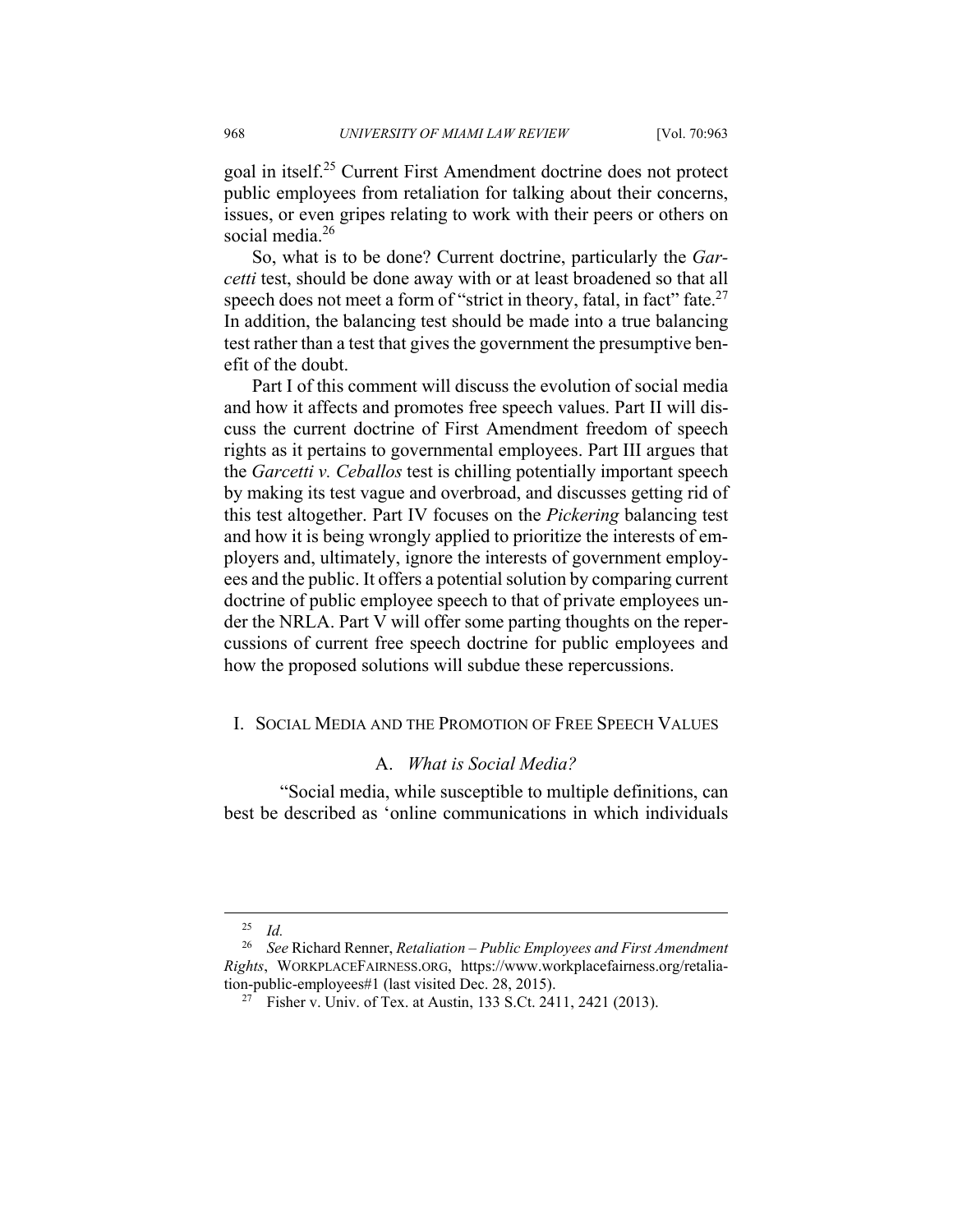shift fluidly and flexibly between the role of audience and author.'"28 Social media encompasses most facets of social networking, in which members create online profiles that they use to "become part of an online community of people with common interests."29 Via the Internet, "citizens can publicly speak by posting comments, tweets, and 'likes' to show their support for people, causes, and interests without physically appearing in a public location like a school board meeting or a public street."30 Through status updates, "individuals may share and electronically document any aspect of life: relationships, emotions, social gatherings, educational achievements, life events, and, of course, work."31

Social media sites, such as Facebook, Twitter, and Instagram, have made the world a more accessible place and provided users with a larger audience to spread their message.<sup>32</sup> Many of these media have over 100 million active visitors per month.<sup>33</sup> Countless individuals use these forums to "complain about work and respond to colleagues' complaints."34 In essence, social media has replaced the local bar as the new era's "water cooler."<sup>35</sup> The difference is, "Facebook, Twitter and other social media are water coolers with microphones that can amplify a whisper into a shout that's rebroadcast

cialmedia.authcheckdam.pdf. 29 *Id.*

 <sup>28</sup> Heather A. Morgan & Felicia A. Davis, *Social Media and Employment Law Summary of Key Cases and Legal Issues*, PAUL HASTINGS LLP (Mar. 2013), http://www.americanbar.org/content/dam/aba/events/labor\_law/2013/04/aba\_national\_symposiumontechnologyinlaboremploymentlaw/10\_so-

<sup>30</sup> Tanya M. Marcum & Sandra J. Perry, *When a Public Employer Doesn't Like What Its Employees "Like": Social Media and the First Amendment*, 65 LAB L.J. 1, 2 (2014). 31 Christina Jaremus, *#Firedforfacebook: The Case for Greater Management* 

*Discretion in Discipline or Discharge for Social Media Activity*, 42 RUTGERS L. REC. 1, 2 (2014-2015).

<sup>32</sup> Gregory A. Hearing & Brian C. Ussery, *The Times They Are A Changin': The Impact of Technology and Social Media on the Public Workplace*, Part I, 86 FLA. B. J. 35, 1 (2012). 33 Ariana C. Green, *Using Social Networking to Discuss Work: NLRB Pro-*

*tection for Derogatory Employee Speech and Concerted Activity*, 27 BERKELEY TECH L. J. 837, 838 (2012). 34 *Id.* 

<sup>35</sup> *Social Media as the New Water Cooler*, SFGATE.COM (Jan. 22, 2013), http://www.sfgate.com/opinion/editorials/article/Social-media-as-the-new-water-cooler-4215302.php.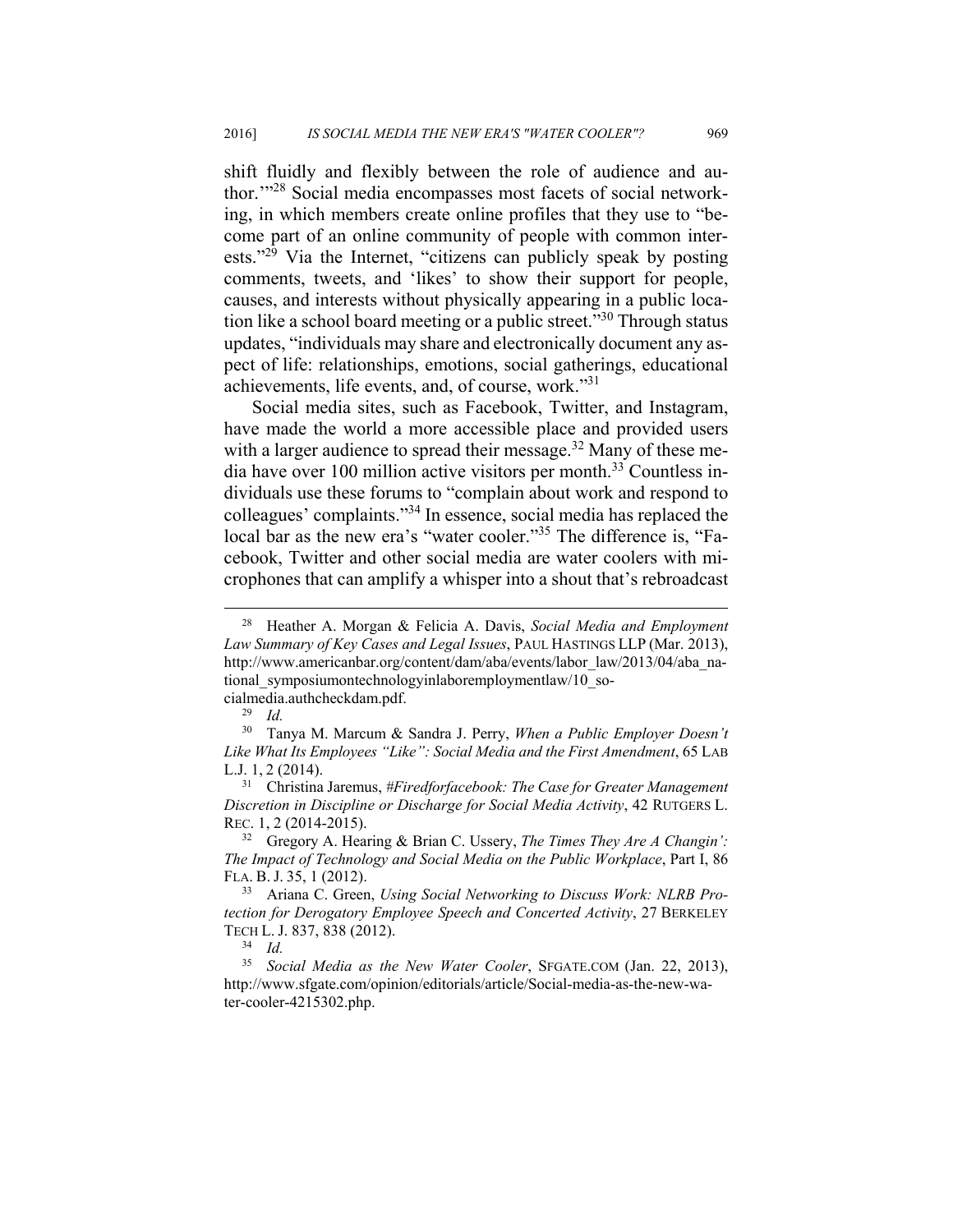in untold directions."36 If you are an employee who is attempting to exercise his First Amendment rights to free speech, social media is ideal. It offers a platform for creativity, self-expression, and allows those who do not feel comfortable standing in front of an audience to share their views through a medium. Most importantly, however, social media allows the everyday citizen to share her perceptions with a massive audience—a privilege that was previously extended only to those with enough power to have access to traditional forms of media.37 However, for the employer who would rather avoid criticism or negative public attention caused by employee speech, social media can be problematic.

## B. *Social Media's Effects as the New "Water Cooler"*

Employee online venting and criticizing of their employer on social media not only allows the information to be more widespread than at the local water cooler, but also causes the speech itself to change. First, when one speaks with the computer as an intermediary, "the activity engaged in and speech made are often much more brazen and uninhibited than activity engaged in and speech made face-to-face."38 In addition, everything that is posted is saved in cyberspace.<sup>39</sup> It is virtually impossible to erase one's electronic footprint "once a posting has gone viral and spread rapidly via the Internet."40 This is particularly worrisome for employers who are aware that "an online posting can create a lingering public record online linking a company to the actions of an individual employee,"––even worse, it may bring on negative public attention or questions on how they conduct their affairs.<sup>41</sup> Finally, social media has muddled the waters between speech made in an individual capacity and speech made in one's capacity as an employee.<sup>42</sup> Because people often use

 $rac{36}{37}$  *Id.* 

<sup>37</sup> *Social Media and Free Speech, The Good, The Bad, and the Ugly,* SOCIAL MEDIA TODAY (July 29, 2011), http://www.socialmediatoday.com/content/socialmedia-and-free-speech-good-bad-and-ugly.<br><sup>38</sup> Jaremus, *supra* note 31, at 4.<br><sup>39</sup> *Id.* at 5.<br><sup>40</sup> *Id.* 

<sup>41</sup> *Id.*

<sup>42</sup> Hearing & Ussery, *supra* note 32, at 38.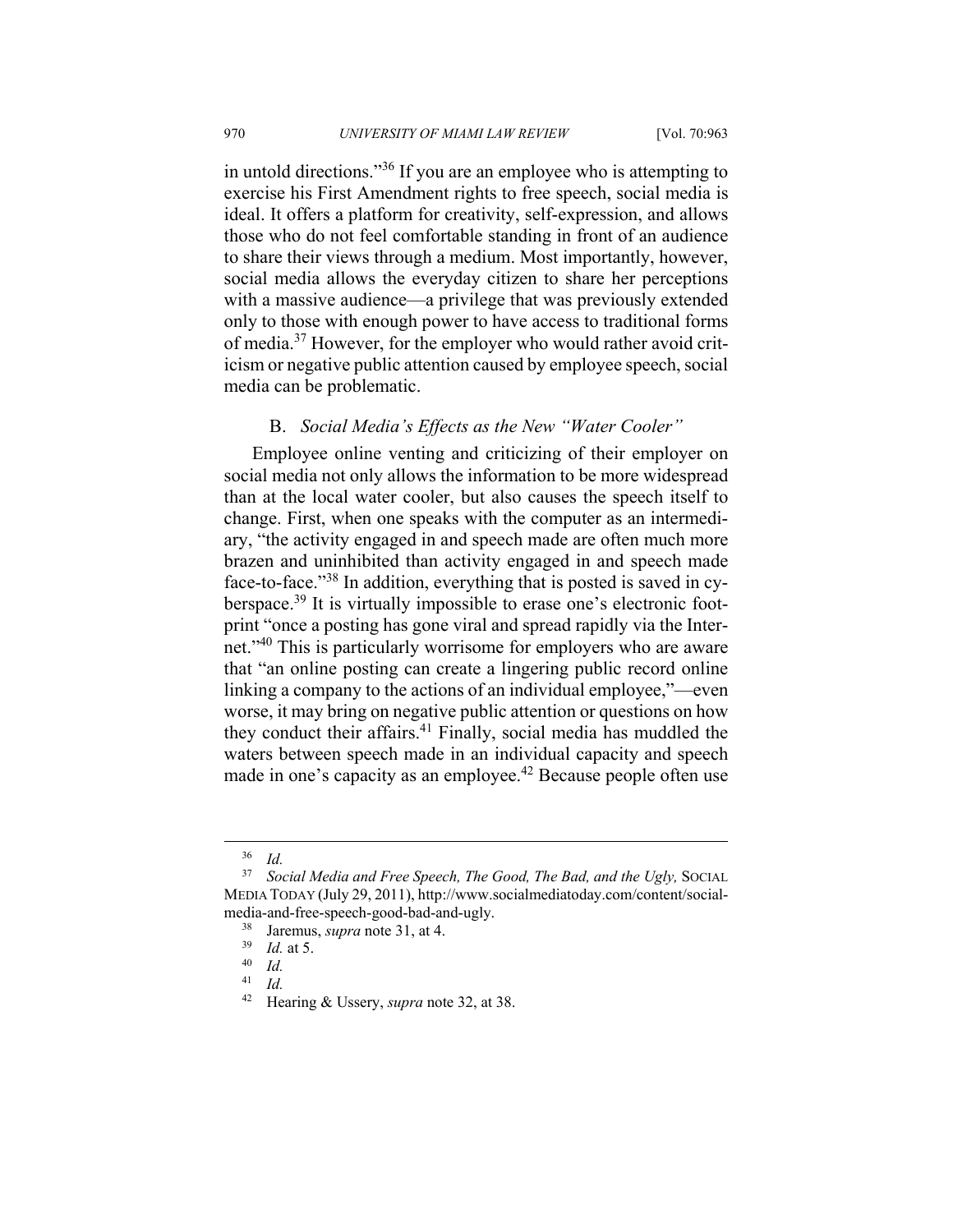one account both to post about their personal life and to gripe about their employer, it is difficult to know where the line is drawn.

#### C. *Social Media and First Amendment Free Speech Values*

As applicable to government employees, the ability to speak about concerns and corruption inside a government entity can be key to the democratic self-governance of citizens. Social media has facilitated communication between the government employee and larger audiences on current issues that should concern the citizenry at large or, at the very least, her fellow employees.43 This value represents a "commitment to republican government by allowing . . . whistleblowing and other valuable on-the-job speech that facilitate[s] the public's ability to hold the government politically accountable for its choices."<sup>44</sup> And who better to inform the public of the internal affairs of the government than someone who witnesses its day-to-day dealings and processes?

Social media promotes the "marketplace of ideas" theory by "articulat[ing] substantive ideas and criticisms concerning policies, practices, and current events that may be protected [in the workplace]," and sharing them with their fellow employees, supervisors, employers, or even the general public.<sup>45</sup> On the other hand, information and opinions shared through social media can "be childish, crude, immoral, disloyal or just an outlet for thought dreams to be seen."46 Nevertheless, "even the most unpopular idea may contain some truth in it and may contribute to the advancement of knowledge."47

 <sup>43</sup> *Social Media 101*, UC SAN DIEGO UNIV. COMMC'NS & PUB. AFFAIRS, http://ucpa.ucsd.edu/resources/social/social-101/ (last visited on Feb. 11, 2015). 44 Helen Norton, *Constraining Public Employee Speech: Government's Con-*

*trol of its Workers' Speech to Protect its Own Expression*, 59 DUKE L.J. 1, 2 (2009). 45 William A. Herbert, *Can't Escape from the Memory: Social Media and* 

*Public Sector Labor Law*, 40 N. KY. L. REV. 427, 428 (2013). 46 *Id.*

<sup>47</sup> Raphael Cohen-Almagor, *Why Tolerate? Reflections on the Millian Truth Principle*, 25 PHILOSOPHIA 131, 131–32 (1997), http://www.academia.edu/1115793/Why\_tolerate-reflections\_on\_Mills\_truth\_principle (last visited Dec. 28, 2015).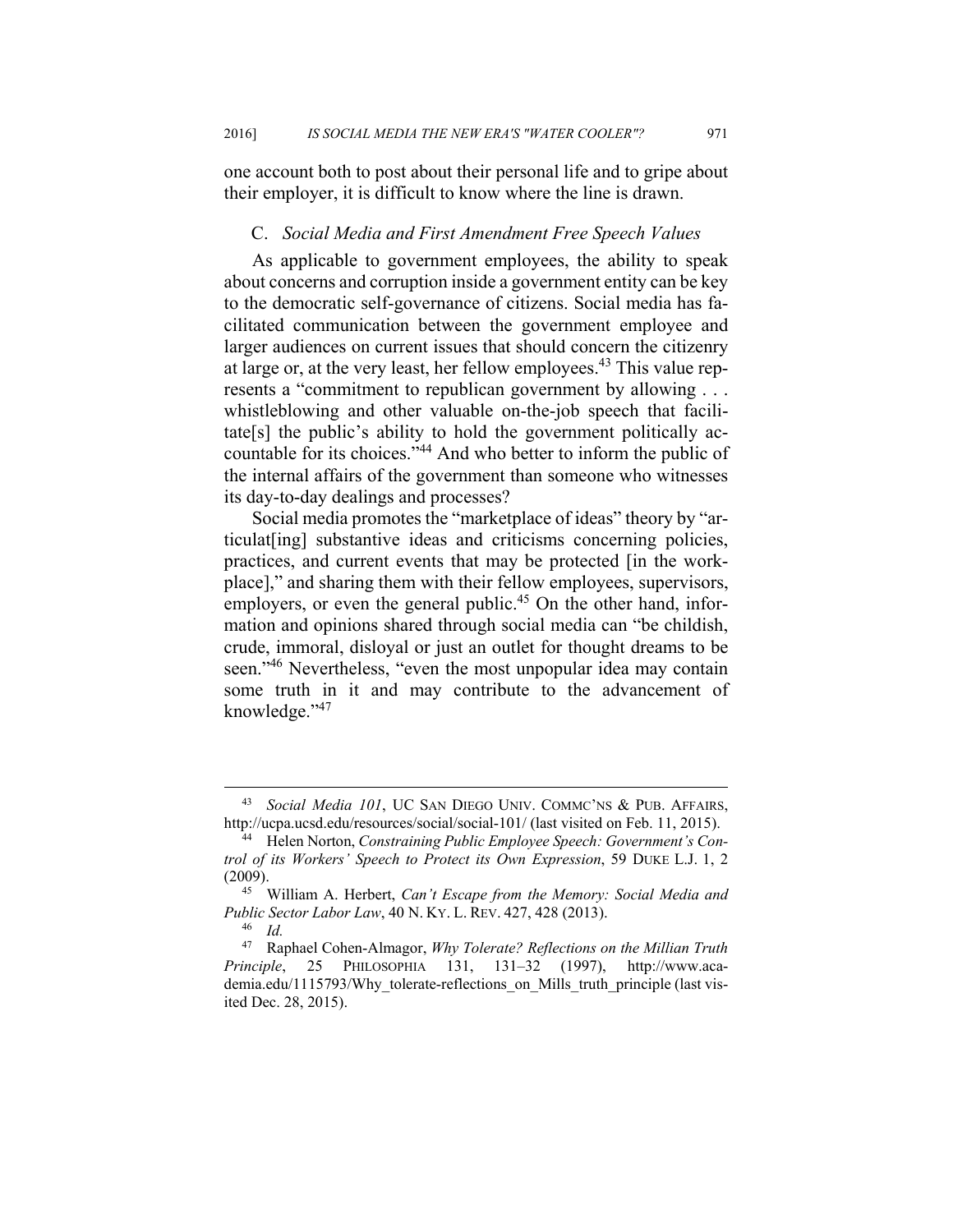By hindering the unraveling of these values that are promoted by social media, free speech is chilled and censorship occurs.<sup>48</sup> In the context of social media speech, we might always ask ourselves: "Is the freedom vast and dangerous?"49 The answer to this will likely be yes.50 We might go on to ask "[m]ight we hurt ourselves, and others?"51 Again, the answer will be yes.52 But at the end of this inquiry, we must not forget that "we might also do some great good, might ignite revolutions of hope among the downtrodden and oppressed," and this value will far outweigh any of the negative consequences that the speech might implicate.<sup>53</sup>

## II. CURRENT FIRST AMENDMENT DOCTRINE

Free speech doctrine has had copious breakthroughs since the first decision rendered in *McAuliffe v. Mayor of New Bedford*. Nevertheless, current doctrine is far from perfect. In 2006, the United States Supreme Court rendered a decision in *Garcetti v. Ceballos* that became the initial question affecting the freedom of speech of public employees.54 In *Garcetti*, Richard Ceballos, a District Attorney in the Los Angeles District Attorney's Office, was in charge of supervising other lawyers.<sup>55</sup> A defense attorney contacted Ceballos with a concern that an affidavit used to obtain a warrant in a pending criminal case was faulty.56 After further investigation, Ceballos determined that the affidavit had misrepresentations, and he later spoke to a sheriff who was not able to explain the inaccuracies in the affidavit.<sup>57</sup> As a result, he relayed his findings to his supervisors

 <sup>48</sup> Ronald B. Standler, *Heckler's Veto*, RBS2 (1999), http://www.rbs2.com/heckler.htm. (last visited on Feb. 11, 2015). 49 Joy Pullman, *Can We Handle Social Media? Yes, If We Can Handle Self-*

*Government,* AEI (May 10, 2011), http://www.aei.org/publication/can-we-handle-social-media-yes-if-we-can-handle-self-government/ 50 *Id.*

 $\frac{51}{52}$  *Id.* 

 $\frac{52}{53}$  *Id.* 

<sup>53</sup> *Id.*

<sup>54</sup> *See generally* Garcetti v. Ceballos, 547 U.S. 410 (2006). 55 Michael Jilka, *Garcetti v Ceballos and the Altered Landscape of the First Amendment Free Speech Claims*, 80 J. KAN.B.A. 32, 33 (2011); *see also Garcetti*, 547 U.S. at 410. 56 *Garcetti*, 547 U.S. at 410. 57 *Id.*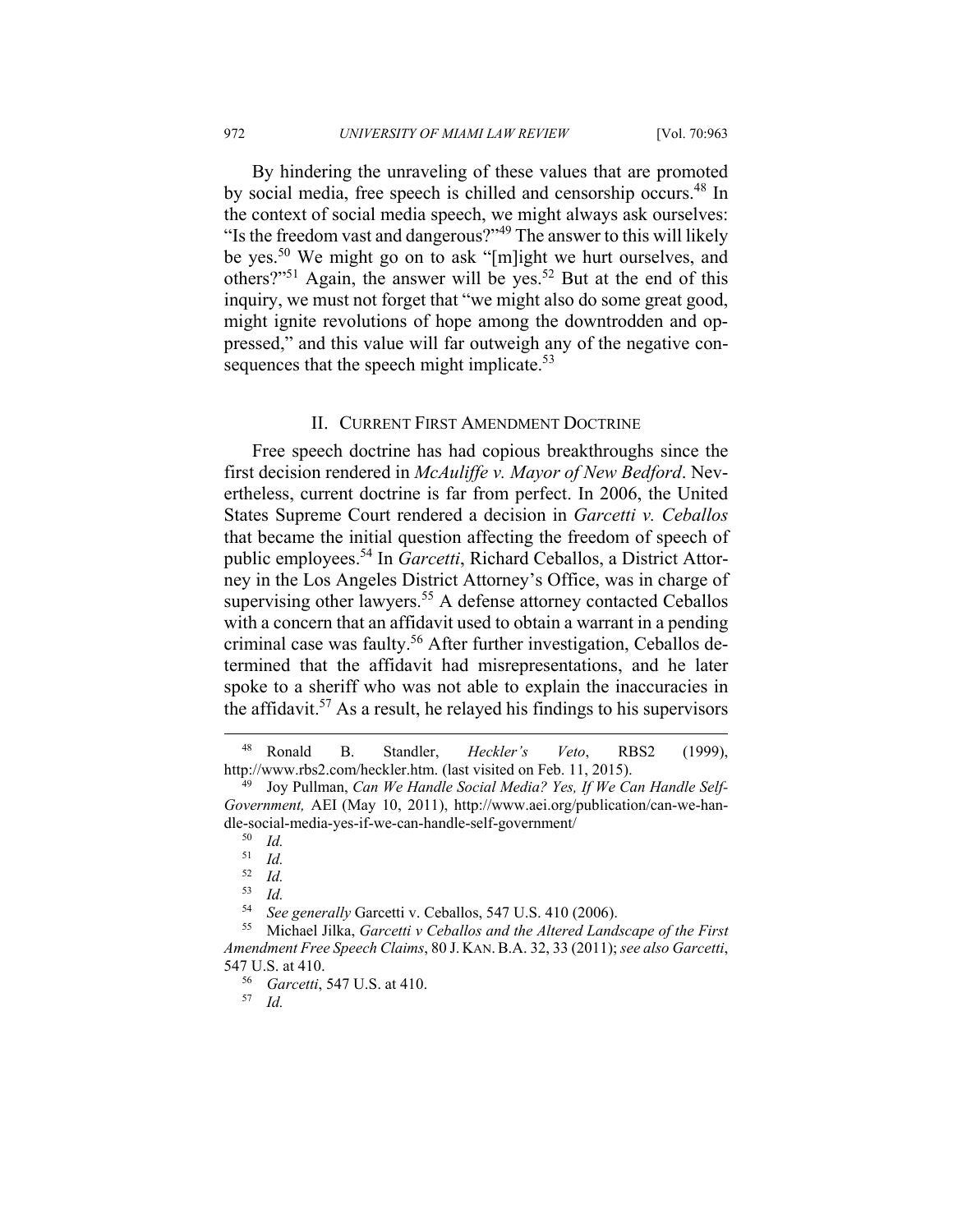and wrote a memorandum in which he requested that the case be dropped.58 After a meeting with the sheriff, Ceballos' supervisors, Ceballos, and other employees, Ceballos' supervisors decided to continue the prosecution.<sup>59</sup> He was reassigned from his calendar deputy position and denied a promotion; he claimed that these were retaliation for his memo.<sup>60</sup> The Court held that Ceballos was not entitled to First Amendment protection for his memo because he had written the memo pursuant to his employment duties.<sup>61</sup> In other words, "the Court formulated a new threshold rule to govern free speech claims: 'we hold that when public employees make statements pursuant to their official duties, the employees are not speaking as citizens for First Amendment purposes, and the Constitution does not insulate their communications from employer discipline. $\frac{1}{100}$ 

Ultimately, the *Garcetti* rule means that a "public employer may discipline or discharge an employee for [speech pursuant to official duties] regardless of whether the employee's interest in making the speech outweighs management's interests and regardless of whether it was on a matter of public concern."63 The case of *Bradley v. James* is illustrative of the *Garcetti* effect. There, a state university police officer alleged that his chief was intoxicated and disrupted the investigation of an incident in a student dormitory.<sup>64</sup> The court found that the officer's allegations were made pursuant to his official duties and were therefore not entitled to First Amendment protection.<sup>65</sup> Likewise, in *Green v. Barrett*, the Eleventh Circuit held that a prison guard's First Amendment rights were not protected when he reported a possible breach of prison security to an assistant superintendent as part of her official responsibilities.<sup>66</sup> The test is absolute, affording zero protection to those employees whose speech is "pursuant to their duties," and giving little to no exceptions, even when the speech could be in the public interest.

 $\frac{58}{59}$  *Id.* 

<sup>59</sup> *Id.*

<sup>&</sup>lt;sup>60</sup> Jilka, *supra* note 55, at 33; *see also Garcetti*, 547 U.S. at 410.<br>
<sup>61</sup> *Garcetti*, 547 U.S. at 410.<br>
<sup>62</sup> Jilka, *supra* note 55, at 33; *see also Garcetti*, 547 U.S. at 410.<br>
<sup>63</sup> *Id.* 

<sup>&</sup>lt;sup>64</sup> Bradley v. James, 420 F. Supp. 2d 974, 975 (E.D. Ark. 2006).

<sup>65</sup> *Id.*

<sup>66</sup> Green v. Barrett, 226 F. App'x 883, 886 (11th Cir. 2007).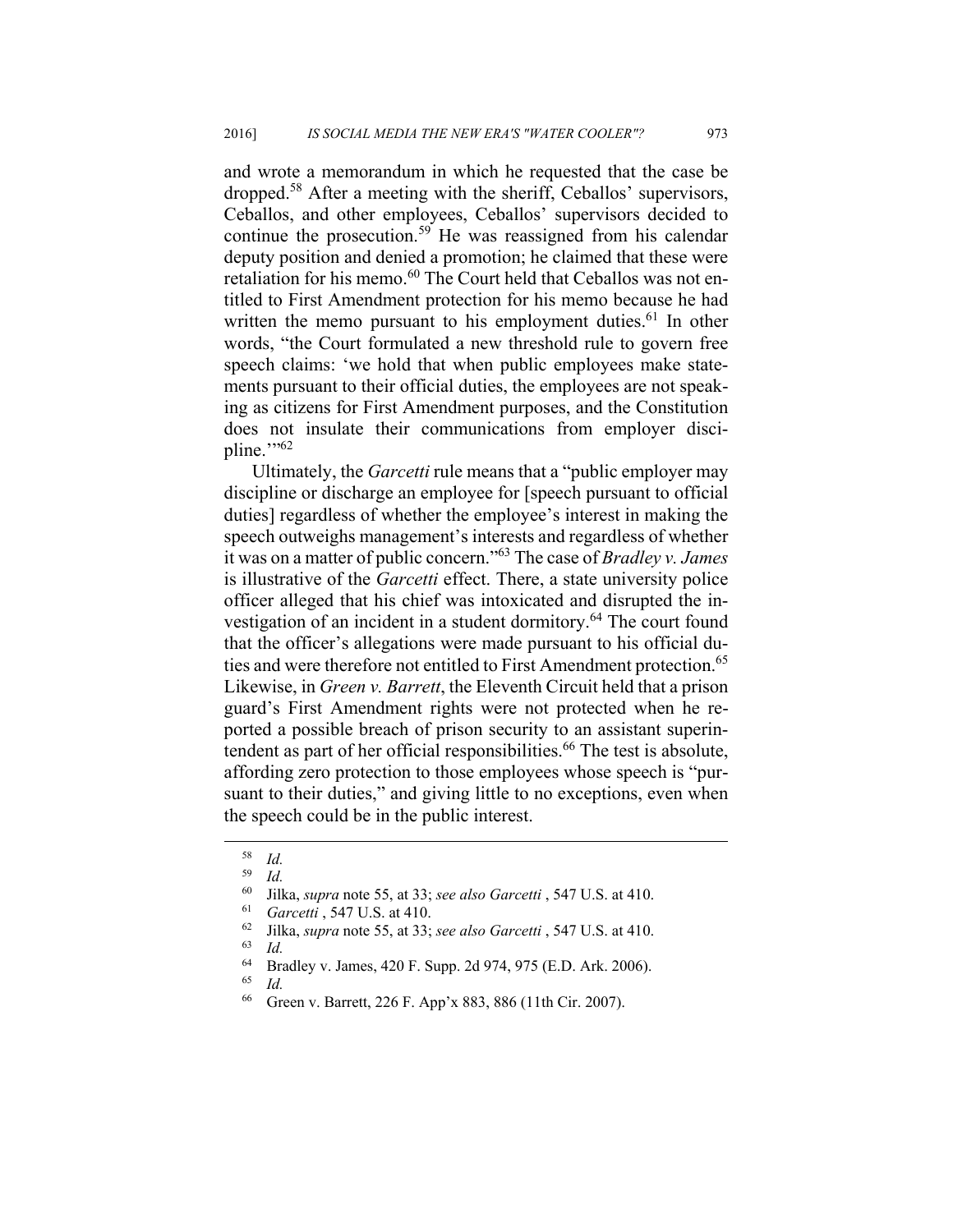If the speech in question overcomes the *Garcetti* hurdle and passes on to the second facet of the doctrine's test, the court turns to *Pickering*. 67 If the employee's speech is not pursuant to an official duty, the next step of the inquiry is whether it is on a matter of a public concern.<sup>68</sup> If the speech is not on a matter of public concern, it is not protected.69 In order to be a matter of public concern, a posting must be about a political or social subject or, at the very least, concerning a matter that spikes the interest of the general public.<sup>70</sup> For purposes of the *Pickering* test, it is irrelevant whether the post was controversial in nature or was made in private.<sup>71</sup> For example, the Court held in *Connick v. Meyers* that matters affecting personal concerns in a questionnaire distributed to employees throughout an office were not protected by the First Amendment.<sup>72</sup> In that case, Sheila Meyers, an assistant District Attorney for Orleans Parish, Louisiana, was transferred to a different department, which she had resisted in private conversations with her superior and the chief district attorney.73 As a result, she distributed a questionnaire to her fellow employees asking their opinion on her superior's management practices.<sup>74</sup> The Court found that most questions on the questionnaire were not on any matters of "public concern"; rather, they were "questions pertaining to the confidence and trust that Myers' co-workers possess in various supervisors, the level of office morale, and the need for a grievance committee as mere extensions of Myers' dispute over her transfer to another section of the criminal court."75 As a result, her First Amendment rights were not violated

<sup>71</sup> *Id.*

 <sup>67</sup> Pickering v. Board of Ed. of Tp. High School Dist. 205, Will Cnty., Ill., 391 U.S. 563 (1968). 68 Herbert, *supra* note 45, at 491. 69 *Id.*

 $\frac{70}{71}$  *Id.* 

<sup>72</sup> Connick v. Meyers, 461 U.S. 138, 168 (1983).

<sup>73</sup> *Id.* at 140. 74 *Id.*

<sup>75</sup> *Id.* at 147 (the court did note, however, that a question in Myers' questionnaire about whether assistant district attorneys "ever feel pressured to work in political campaigns on behalf of office supported candidates" did touch on a matter of public concern).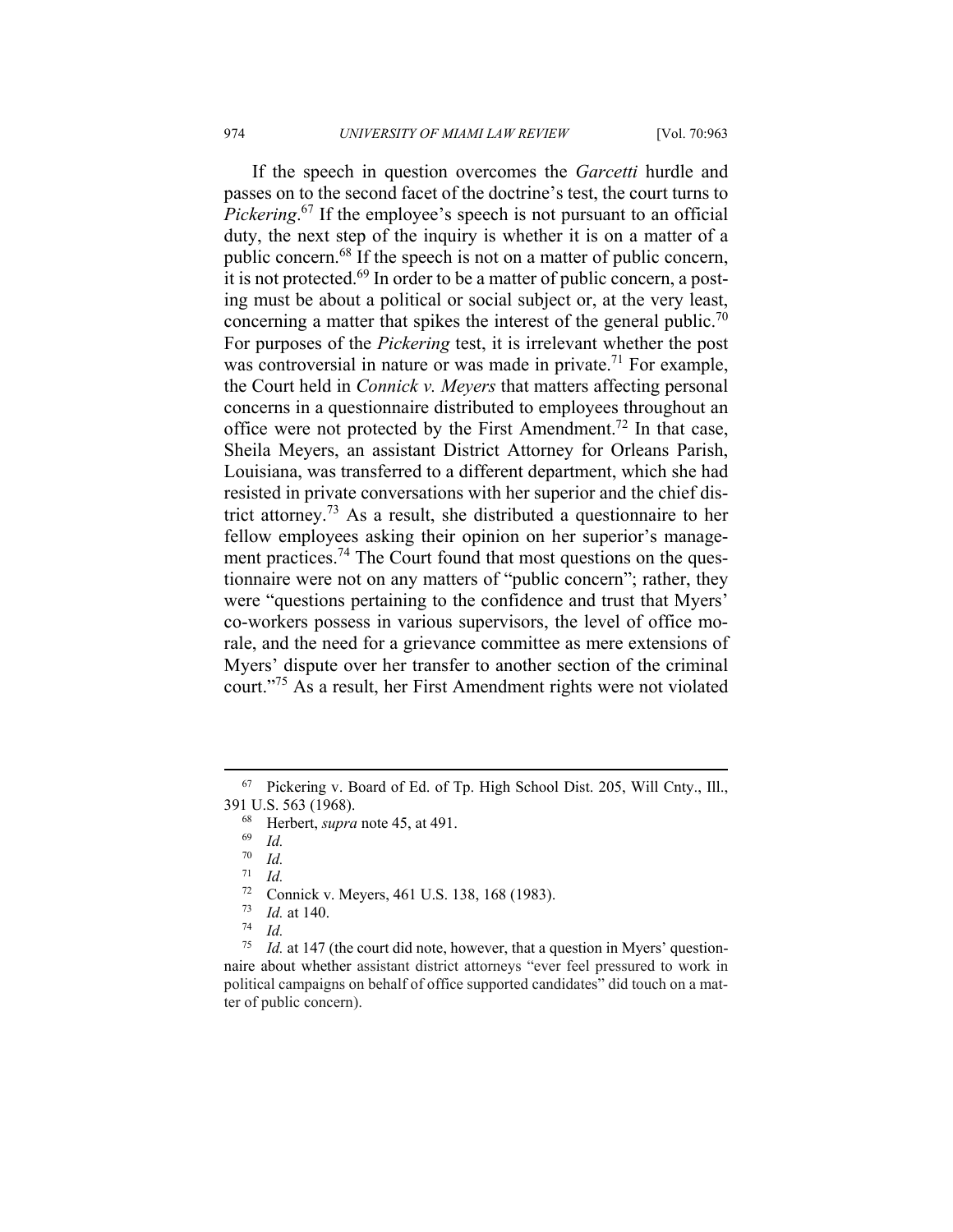and "a federal court [was] not the appropriate forum in which to review the wisdom of a personnel decision taken by a public agency allegedly in reaction to the employee's behavior."<sup>76</sup>

On the other hand, in the case of *Mattingly v. Milligan* in the Eastern District of Arkansas, the plaintiff, Mattingly, succeeded on a claim that her First Amendment rights were violated when she was terminated, and that her speech was in fact of public concern.<sup>77</sup> Mattingly lamented via Facebook status the firing of nine of her coworkers at the County Clerk's Office when Milligan, the newly elected County Clerk, came into office.<sup>78</sup> After Milligan received numerous calls at his home complaining about the firings, he terminated Mattingly for the Facebook post.79 The Court, analyzing the case under the *Pickering* layer of the doctrine, held that the plaintiff's Facebook post was on a matter of public concern, and, as such, was entitled First Amendment protection.<sup>80</sup> According to the Court, unlike in *Connick*, not only had the plaintiff criticized a public official in his capacity as a government employee, but the local media had covered the election, and concerned citizens had contacted Milligan about the firings. $81$ 

Finally, even if the Court finds that the employee spoke as a citizen, not as an employee, and spoke on a matter of public concern, she must surpass yet another barricade. The third step is to balance the interests of allowing the employee to speak out on such issues

 <sup>76</sup> *Id.*

<sup>77</sup> Mattingly v. Milligan, No. 4:11CV00215 JLH, 2011 WL 5184283, \*6 (E.D. Ark. Nov. 1, 2011).

 $\frac{78}{79}$  *Id.* at \*2.<br> $\frac{79}{80}$  *Id.* 

 $\begin{array}{cc} 80 & Id. \\ 81 & Id. \end{array}$ 

<sup>81</sup> *Id.; Employee's Facebook Posts Protected by First Amendment*, DELAWARE EMPLOYMENT LAW BLOG, http://www.delawareemploymentlawblog.com/employees-facebook-posts-protected-by-first-amendment.html (last visited on Feb. 11, 2015) (Curiously, the Court avoided the *Garcetti* question altogether: whether the speech was made pursuant to Mattingly's duties as an employee. It is likely that if this question had been considered, Mattingly's speech would not have been protected by the First Amendment because "employee staffing and other, similar personnel decisions are usually considered internal, operational issues and speech about such issues are commonly found to be employee speech").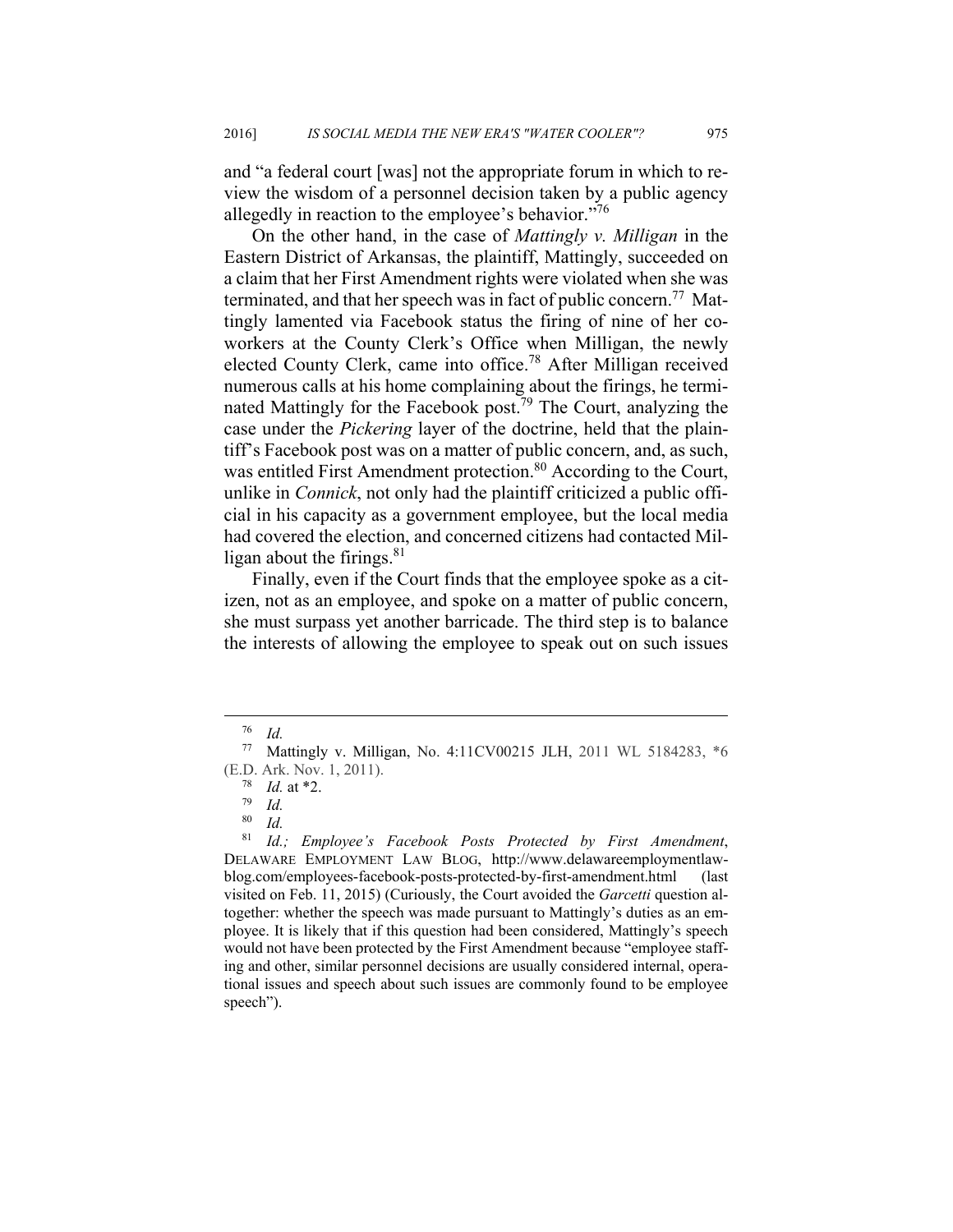against "the government's interest in the effective and efficient fulfillment of its responsibilities to the public."82 Among the government's interests are "avoiding disruptions in regular operations, disharmony among co-workers, erosion of close working relationships requiring personal loyalty and confidentiality, impairment of discipline and supervisory control, and obstructions."83 To illustrate, this vague and subjective third step was applied in *Fales v. Garst*––the Eighth Circuit held that although the education of special needs students is clearly a matter of public concern, a principal may lawfully discharge teachers for disobeying an order to cease talking about the subject.<sup>84</sup> The reasoning behind stripping this teacher of her First Amendment right to free speech was that the speech "resulted in school factions and disharmony among their co-workers and negatively impacted [the principal's] interest in efficiently administering the middle school."85

This disconcerting free speech doctrine raises the question: What would happen if *Pickering* was decided under current doctrine and in the context of social media? Particularly, what would the Court decide in a case of a high school teacher who wrote a post on a local newspaper's Facebook page criticizing how the Board of Education and the District Superintendent handled past proposals to raise new revenue for the schools? Realistically, were this issue to reach the Supreme Court, the teacher's speech would likely be protected––but not for the clarity of the doctrine or its impeccable fairness. Rather, because the facts are strikingly similar to *Pickering*, and the Court would want to maintain their legitimacy through *stare decisis*. The doctrine itself, however, when applied to any other instance but *Pickering*, muddles the waters of free speech and makes it difficult to predict what is and is not protected by the First Amendment. The two particular areas of the doctrine that have shown to be the most precarious are the *Garcetti* test and the *Pickering* balancing test.

<sup>82</sup> Herbert, *supra* note 43, at 493.<br>
84 Eales v Garst, 235 E 3d 1122

<sup>&</sup>lt;sup>84</sup> Fales v. Garst, 235 F.3d 1122, 1123 (8th Cir. 2001).

<sup>85</sup> *Id.*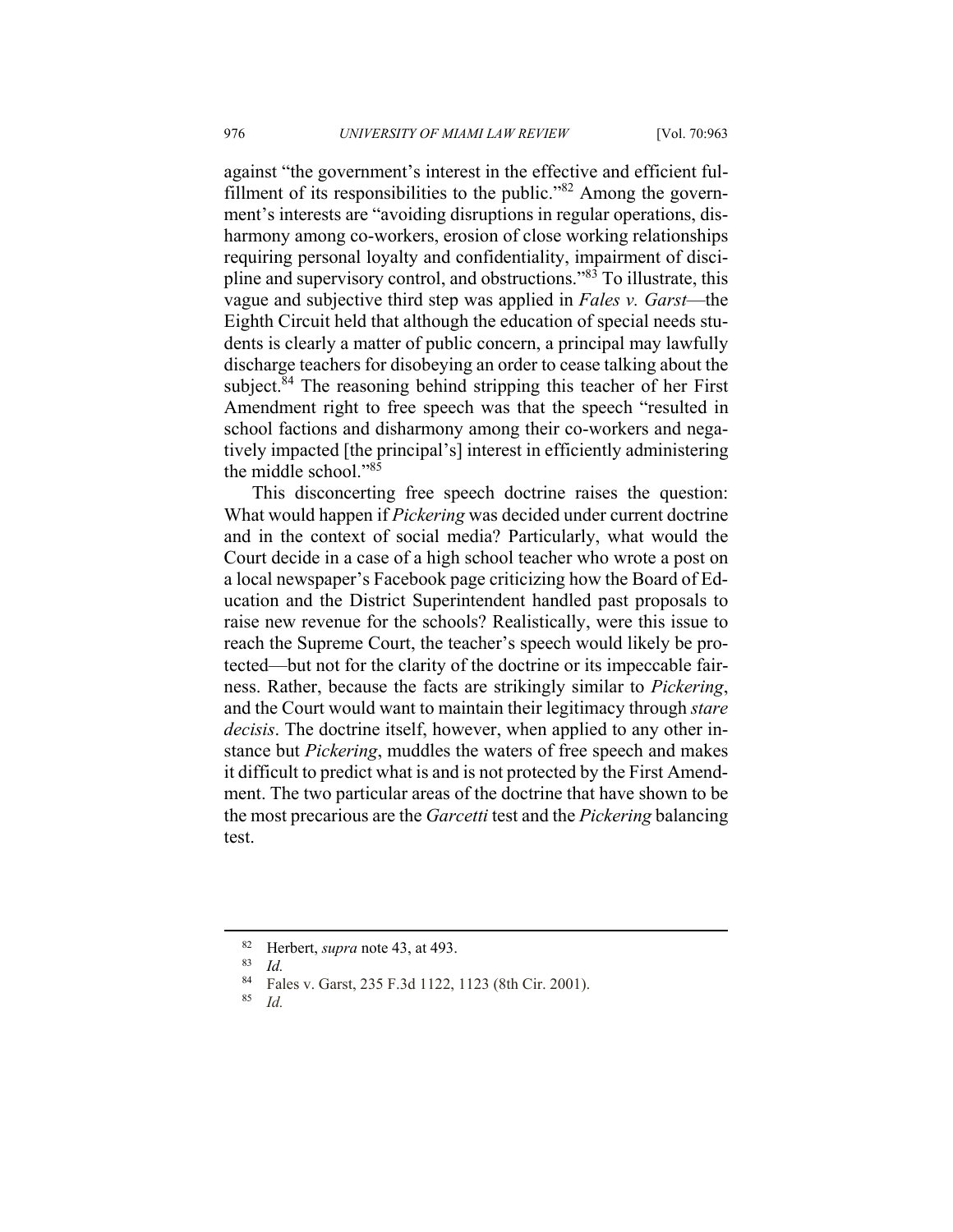# III. THE *GARCETTI* TEST CHILLS SPEECH WHILE THE COURT INTERPRETS IT SO BROADLY THAT IT IS VIRTUALLY IMPOSSIBLE TO **OVERCOME**

#### A. *The Scope of* Garcetti

The *Garcetti* decision has "increasingly permit[ted] [the] government to control its employees' expression at work, characterizing this speech as the government's own that it has paid with a salary."86 As a result of *Garcetti*, "most lawsuits brought by public employees contending that they were retaliated by their employers for their exercise of free speech have been won by the public employers."<sup>87</sup> In fact, lower courts have been granting summary judgment "in favor of employers at an unprecedented rate."88 This means that if a public employee states her thoughts and opinions while at work, and her employer does not approve of these thoughts or opinions, she will probably be fired despite the "public interest" requirement and the *Pickering* balancing test. In most instances the Court does not even reach the question of whether speech is on a matter of public interest; the First Amendment would most likely not protect her.

For example, in *Nixon v. City of Houston*, a police officer criticized his department through media outlets while on duty and in his uniform.89 The court found that the "officer's statements lacked a constitutional safeguard because they were made 'pursuant to his official duties and during the course of performing his job.'"90 While *Nixon* does seem like a case that could have been decided either way, the scope of the ruling in *Garcetti* has much more far-reaching effects in its application.

In essence, the Court has decided that in spite of a public employee performing her "duties" efficiently, she is subject to being stripped of her First Amendment protections and exposed to an adverse employment action by the government. In a Seventh Circuit

 <sup>86</sup> Norton, *supra* note 44, at 2. 87 Marcum, *supra* note 30, at 10. 88 Howard Kline, *Garcetti v. Ceballos: The Cost of Silencing Public Employees*, 28 J.L. & COM. 75, 83 (2009).<br><sup>89</sup> Thomas Keenan, *Circuit Court Interpretations of Garcetti v. Ceballos and* 

*the Development of Public Employee Speech*, 87 NOTRE DAME L. REV. 841, 854  $(2011).$ <sup>90</sup> *Id.*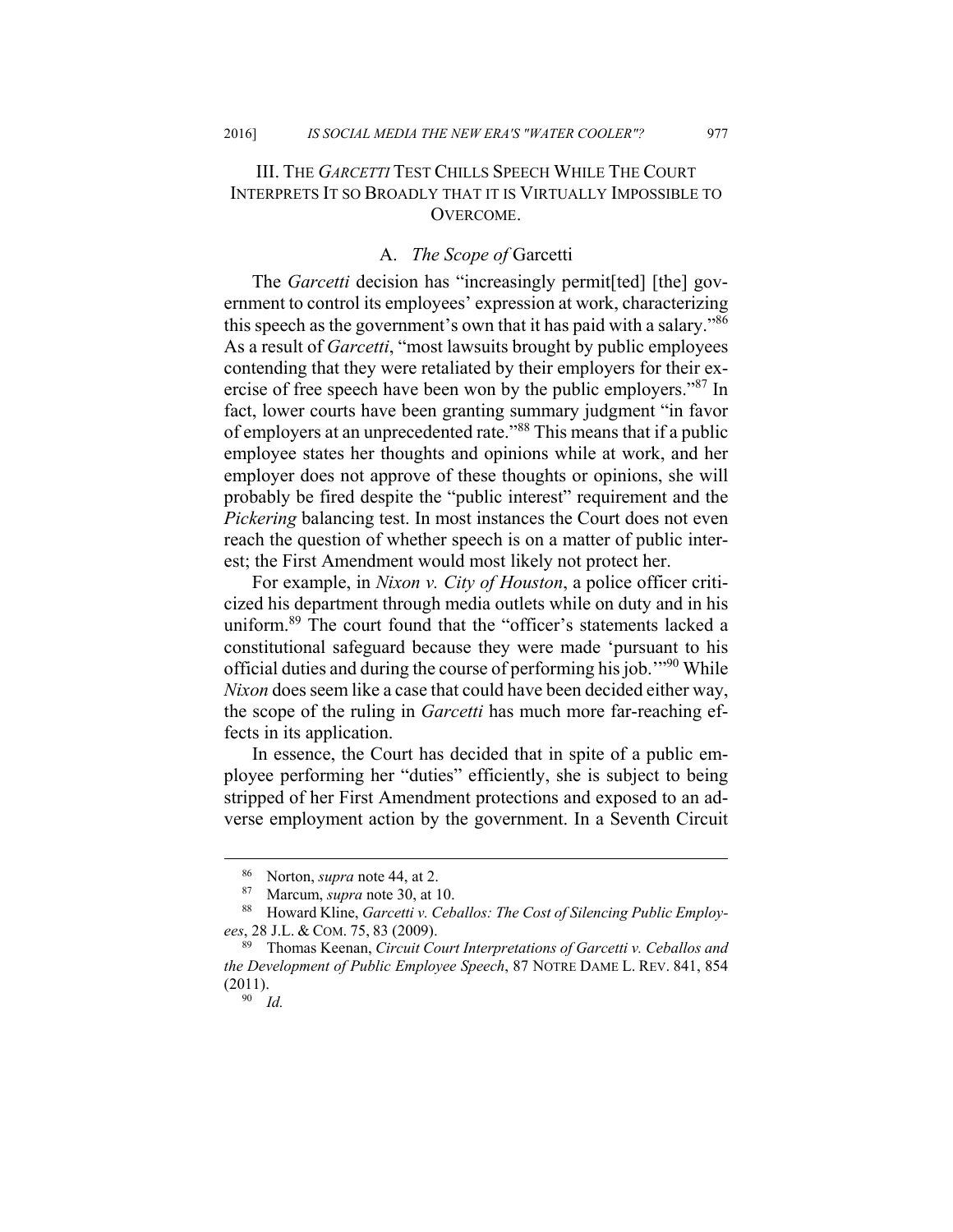case, guards who protested against the mistreatment of prisoners were stripped of their First Amendment protections because their employing prison's General Orders required the exposure of such misconduct, making their speech pursuant to their job duty.<sup>91</sup> The Tenth Circuit mimicked the previous case by holding that a transplant coordinator who complained about the hospital's failure to reach its level of due care was not protected by the First Amendment, because the hospital that employed her had a policy that instructed employees to report instances of unsafe conduct.  $92$  As long as the speech can be described as part of the speaker's job, it will receive no protection, regardless of its value.

Additionally, "although most public employees are not officially assigned to engage in work-related social networking, the content of posts by employees [on social media] might lack any First Amendment protections."93 In fact, since *Garcetti*, most courts have ruled that a post related to work duties is unprotected by the First Amendment "regardless of whether it was required by a job description or pursuant to an employer's directive."94 For instance, in the case of *Graziosi v. City of Greenville*, Officer Graziosi criticized the police chief on Facebook for not sending a representative to the funeral of a fellow officer who was killed in the line of duty.<sup>95</sup> She made these posts both on her own Facebook page and on the mayor's Facebook page and was subsequently fired by the police department.<sup>96</sup> The court held that "it [was] evident that her post could be construed as an attack on [the Chief], and the other officers who were in charge now compared to the 'leaders' of before."97 In addition, although "Graziosi's posting was not related to any official duty she had as a police officer, [it] was made as an employee of the GPD (Greenville Police Department) and not a citizen of the Greenville community," and as a result was not protected by the First Amendment.<sup>98</sup> It is clear then, that if a situation arose where a public employee used her

 <sup>91</sup> *Id.*

 $\frac{92}{93}$  *Id.* 

<sup>93</sup> Herbert, *supra* note 45, at 487.<br><sup>94</sup> *Id.* at 488.<br><sup>95</sup> Graziosi v. City of Greenville, 985 F. Supp. 2d 808, 811 (N.D. Miss. 2013).

 $\frac{96}{97}$  *Id.* 

 $\frac{97}{98}$  *Id.* 

<sup>98</sup> *Id.* at 812.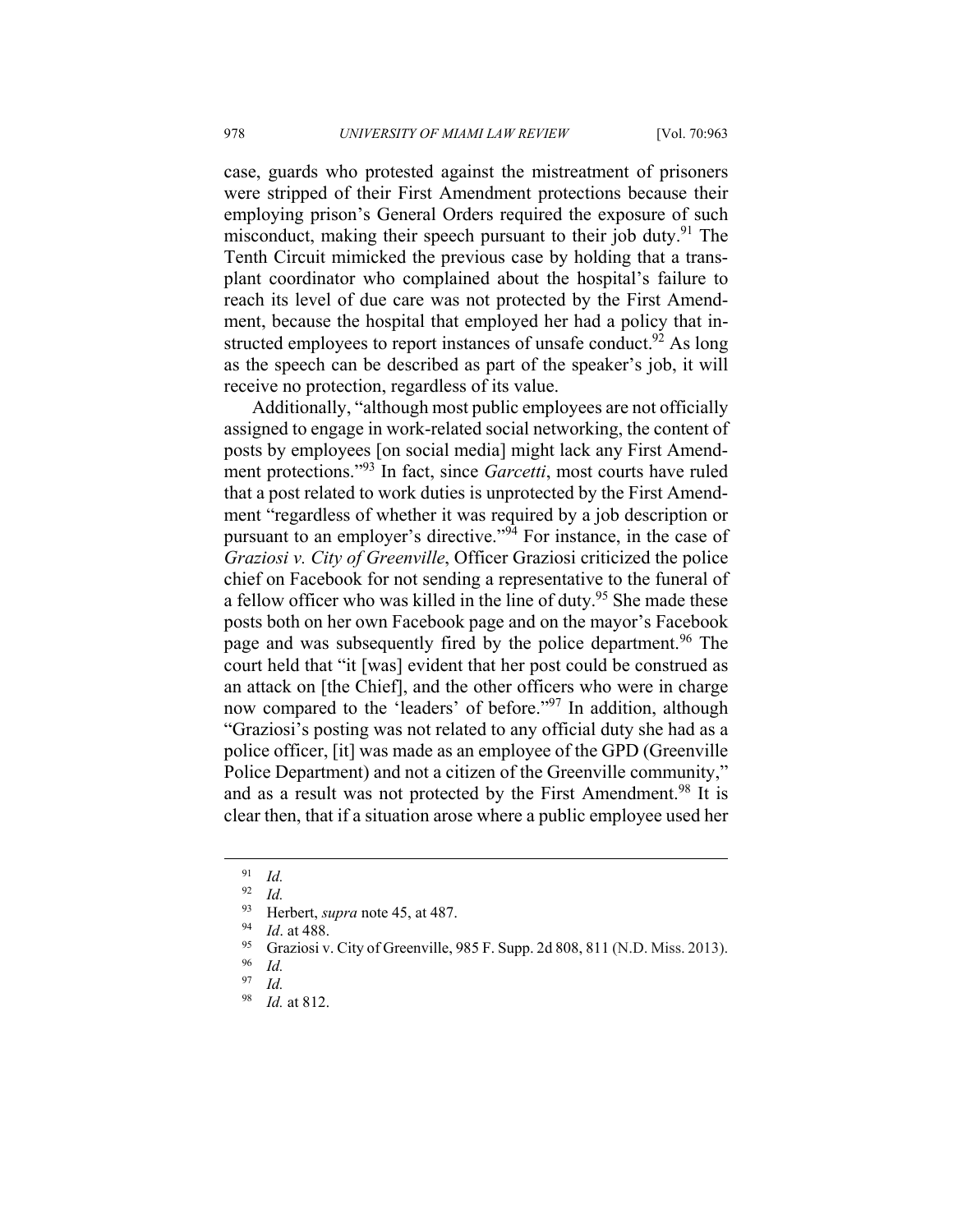personal computer, during non-working hours, to post a grievance about a discussion between her and her supervisor where the supervisor condemned her work habits and failure to provide adequate assistance to clients, it very well may not be protected under the First Amendment.99 Although this similar situation was protected in *Hispanics United* in the private context, if applied to the public sphere, the employee will likely be discharged without any remedy.<sup>100</sup> More importantly, considering the wide latitude the courts have given the *Garcetti* test, it would likely be the case that even though this post was written during non-working hours on a personal Facebook account and was generic enough that it did not disseminate information that could prove harmful to the government entity, it would be considered "pursuant to the employees' official duties." The courts, with all the deference given to the government, would likely hold that even though this employee's job did not require postings of any sort as part of her official duties, since she was speaking about the job itself, the substance of the post was "in furtherance of her job duties."

# B. *The* Garcetti *Test Compromises the Three Free Speech Values: Democratic Self-Governance, Self-Autonomy, and the Marketplace of Ideas*

# 1. DEMOCRATIC SELF-GOVERNANCE

The *Garcetti* trend "frustrates a meaningful commitment to republican government."<sup>101</sup> It allows officials to "punish, and thus deter, whistleblowing and other valuable on-the-job speech that would otherwise facilitate the public's ability to hold the government politically accountable for its choices."<sup>102</sup> The Seventh Circuit, for example, encountered a case where "police officers were reassigned

 <sup>99</sup> Hispanics United of Buffalo, No. 3-CA-27872 *(N.L.R.B. A.L.J. July 13, 2011) (NLRB found that employee's comments about fellow employee, including "*Lydia Cruz, a coworker feels that we don't help our clients enough at HUB[.] I about had it! My fellow coworkers how do u feel?" and "Tell her to come do [my] fucking job n c if I don't do enough, this is just dum[b]"*, did not justify discharge.*). Jaremus, *supra* note 31, at 11.<br><sup>101</sup> Norton, *supra* note 44, at 2.<br><sup>102</sup> *Id.*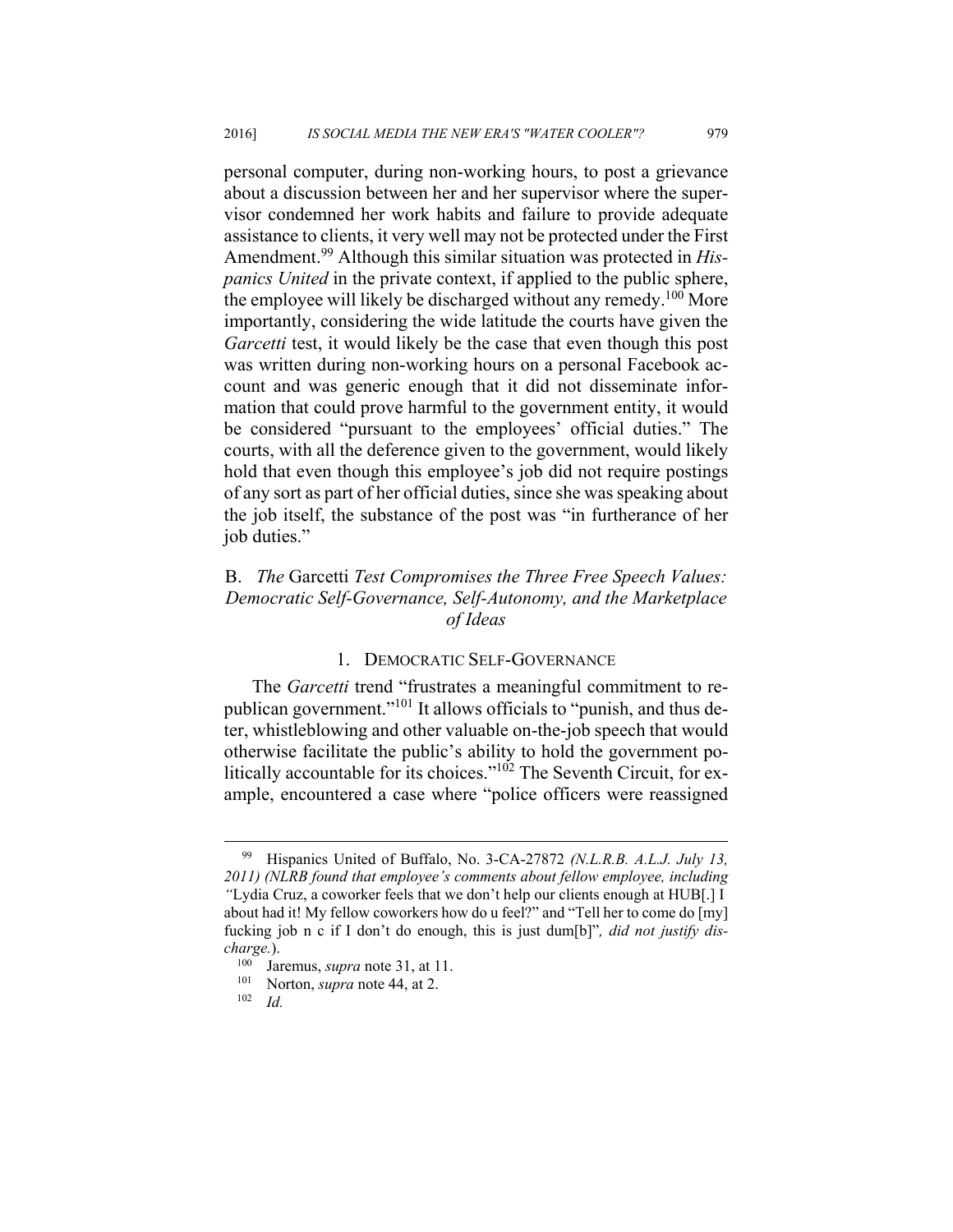after informing an assistant district attorney ("ADA") about allegations that the police chief and deputy chief had harbored an individual wanted on felony warrants."<sup>103</sup> The court held that the officers' speech was made pursuant to their official duties––specifically, the duty to inform the district attorney of any pertinent information relating to the case and, thus, was not protected by the First Amendment.<sup>104</sup> As the court emphasized, the officers were performing their duties admirably.105

Nevertheless, "although their demotion for truthfully reporting allegations of misconduct may be morally repugnant, after *Garcetti* it does not offend the First Amendment."106 Correspondingly, the Third Circuit concluded, pursuant to *Garcetti,* that the First Amendment does not "protect internal reports of health and safety hazards– –including elevated heavy metals levels––by state troopers and firearms instructors at the state's shooting range because the reports were made pursuant to their official duty to report operational problems and to maintain a safe worksite."<sup>107</sup>

*Garcetti* creates a catch twenty-two for public employees.<sup>108</sup> By speaking per prescribed job duties, an employee is forgoing First Amendment protections and may be fired for the speech, and by not speaking per prescribed job duties, the employee may be fired for simply not performing her job. $109$ 

For example in *Garcetti v. Ceballos*, Ceballos was fired for a memorandum he wrote in support of dropping a case in which a warrant was based on a misrepresented affidavit because his speech was "pursuant to his job duties."<sup>110</sup> Nevertheless, it is possible that if Ceballos did not report this faulty affidavit, and looked the other way, that he could have been fired for that too. After all, part of a

 $103$  Morales v. Jones, 494 F.3d 590, 592 (7th Cir. 2007).

<sup>104</sup> *Id.* at 597. 105 *Id.* at 599. 106 *Id.*

<sup>107</sup> Norton, *supra* note 44, at 4; *see also* Foraker v. Chaffinch, 501 F.3d 231, 247 (3d Cir. 2007). 108 Christine S. Totten, *Quieting Disruption: The Mistake of Curtailing Public* 

*Employees' Free Speech Under Garcetti v. Ceballos*, LEWIS & CLARK L. REV. 233, 248 (2008). 109 Herbert, *supra* note 45, at 487. 110 *Garcetti*, 547 U.S. at 410.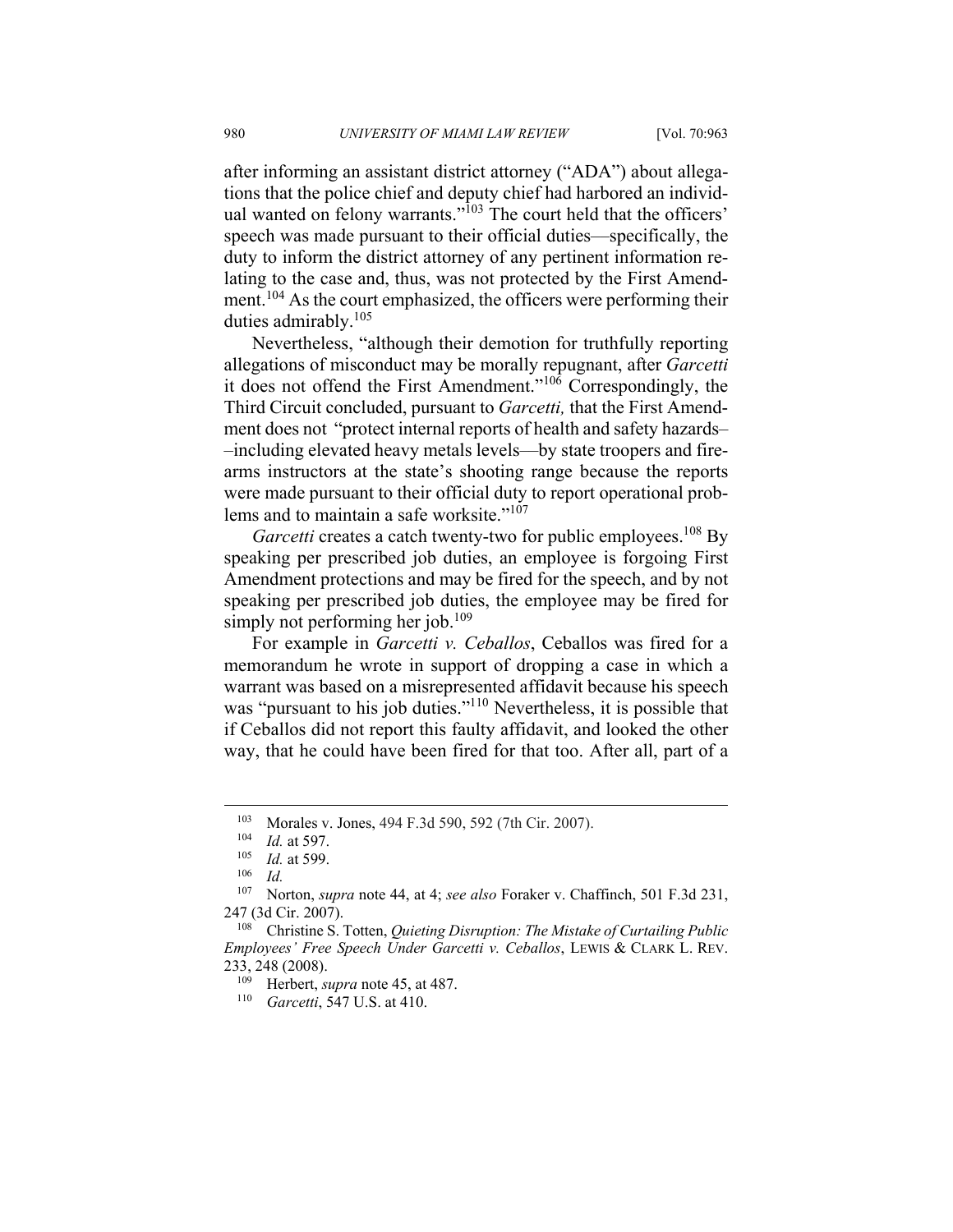prosecutor's job performance requires prosecuting, but also ensuring that justice is achieved, even if that means refraining from prosecution by dismissing a meritless case.<sup>111</sup> Nevertheless, because the risk is less for not complaining than being a whistleblower, *Garcetti*  encourages public employees to look the other way from corruption or unethical behavior, "limiting the public's access to information regarding the government's affairs," leading back to the problem of accountability.112

The *Garcetti* rule is defective because, by chilling public employee speech, it prevents objections from being aired and officials from being held accountable, which is imperative in creating exceptional leaders.<sup>113</sup> "As the public lacks reliable information and deliberative forums, citizens are less able to . . . participate in the expressive aspects of democratic life."114 Because the First Amendment "is understood to protect the communicative processes necessary to disseminate the information and ideas required for citizens to vote in a fully informed and intelligent way," when speech is suppressed––particularly in a medium as important as social media–– these democratic ideals are marred.<sup>115</sup>

#### 2. SELF-AUTONOMY AND SELF-EXPRESSION

In addition, "pursuant official duties" that is the staple of *Garcetti*, is ambiguous and, thus, unpredictable to public employees who do not know whether what they say will be protected or not.<sup>116</sup> This is likely to chill speech, as the uncertainty about how broadly courts will interpret "pursuant to official duties" will make employees err on the side of silence. Those who want to avoid losing their

<sup>111</sup> Cowles v. Brownell, 73 N.Y.2d 382, 387 (N.Y.1989). 112 Beth Anne Roesler, *Garcetti v. Ceballos: Judicially Muzzling the Voices of Public Sector Employees,* 53 S. D. L. REV. 397, 424 (2008).<br><sup>113</sup> Norton, *supra* note 44, at 2.<br><sup>114</sup> Mike Annany & Daniel Kreiss, *A New Contract for the Press: Copyright*,

*Public Journalism, and Self-Governance in a Digital Age*, https://danielkreiss.files.wordpress.com/2010/05/anannykreiss\_contract.pdf (last visited on Feb. 11, 2015).<br><sup>115</sup> Robert Post, *Reconciling Theory and Doctrine in First Amendment Juris-*

*prudence,* 88 CALIF. L. REV. 2355, <sup>2367</sup> (2000). 116 Herbert, *supra* note 45, at 487.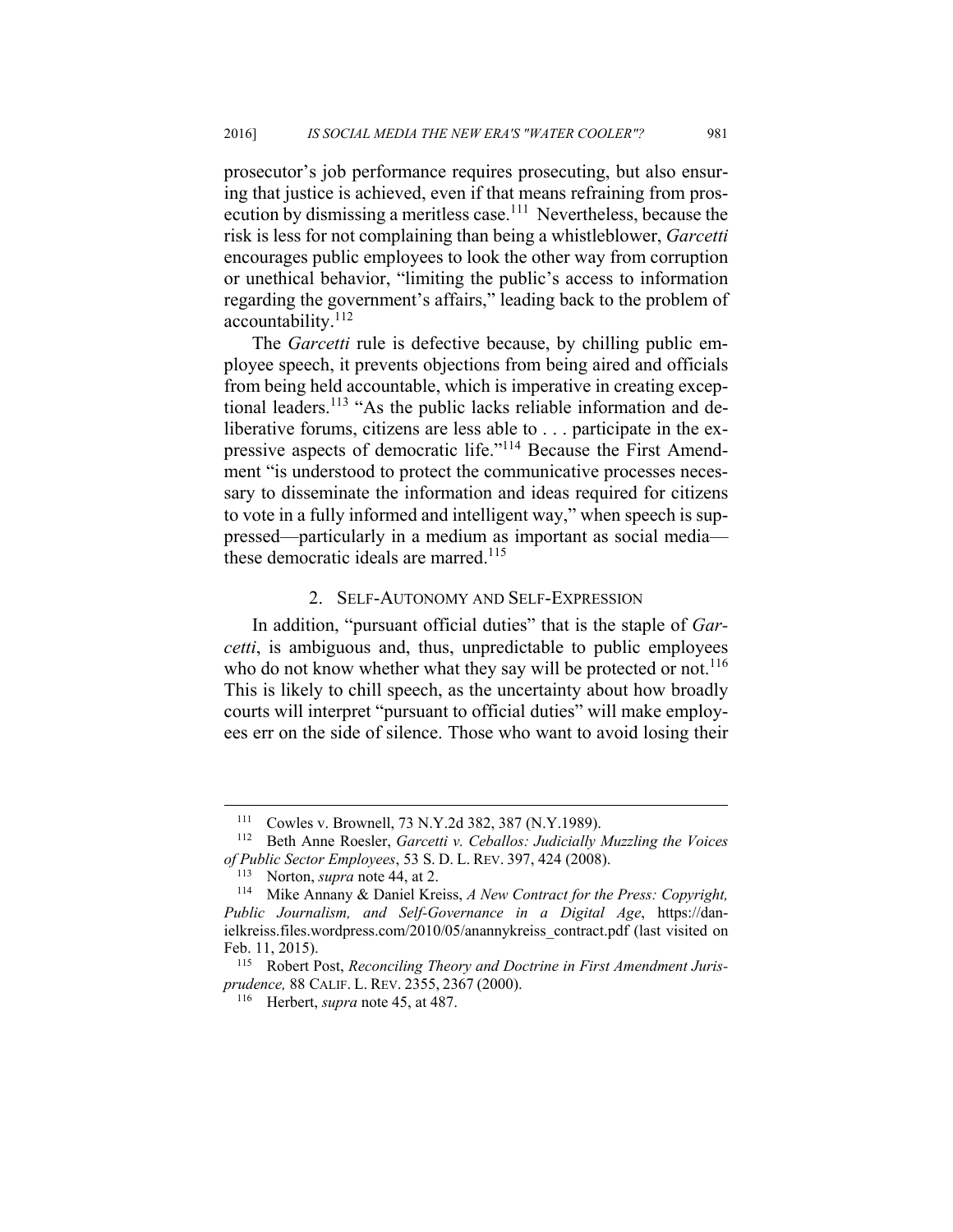jobs are not likely to get involved in any criticism of their employer, despite its truth or importance.<sup>117</sup>

First, the Court in *Garcetti* failed to "articulate a 'comprehensive framework' for defining in future cases what constitutes an employees' official duties."118 In addition, the courts relying on *Garcetti* have refused to rely on the content of job descriptions because oftentimes the employee's job description does not accurately describe her day-to-day activities.<sup>119</sup> Courts have been given free reign to interpret the test as broadly or narrowly as they decide.120 In *Abdur-Rahman v. Walker*, for example, the county's sewer inspectors advised their supervisor that the county was complying with state and federal laws.<sup>121</sup> The inspectors were hired to formulate ordinances about the disposal of fat, oil, and grease, and to investigate the cases of sewer overflows.122 Nevertheless, the Court held that "all of their speech 'owed its existence to those [official duties],'" despite the difference between reports that dealt specifically with sewer flows and those that dealt with noncompliance––none of the speech was protected by the First Amendment.<sup>123</sup> However, the court failed to recognize that the inspectors' investigation was not for the purpose of assessing compliance with state and federal law.124

Some courts have failed to recognize that "actions taken in the course of performing job duties are distinct from activities arising pursuant to official duties."125 As a result, the two will be treated as one, and all criticism or speech on one's public employment will be silenced.<sup>126</sup> The *Pickering* test will be moot under this regime, as those who speak truthfully on a subject converging with their "job

 $\overline{a}$ 

125 J. Devoy, *Garcetti v Ceballos Potentially Subsumes Public Employees' First Amendment Rights*, THE LEGAL SATYRICON, https://randazza.wordpress.com/2010/03/30/garcetti-v-ceballos-potentially-subsumes-public-employees-first-amendment-rights/ (last visited on Feb. 11, 2015). 126 *Id.*

 $\frac{117}{118}$  *Id.* 

 $\frac{118}{119}$  *Id.* 

 $\frac{119}{120}$  *Id.* 

 $\frac{120}{121}$  *Id.* 

<sup>121</sup> Keenan, *supra* note 89, at 873; *see also* Abdur-Rahman v. Walker, 567 F.3d 1278, 1279 (11th Cir. 2009).<br><sup>122</sup> Abdur-Rahman, 567 F.3d at 1279-80.<br><sup>123</sup> Id.

 $\frac{124}{125}$  *Id.*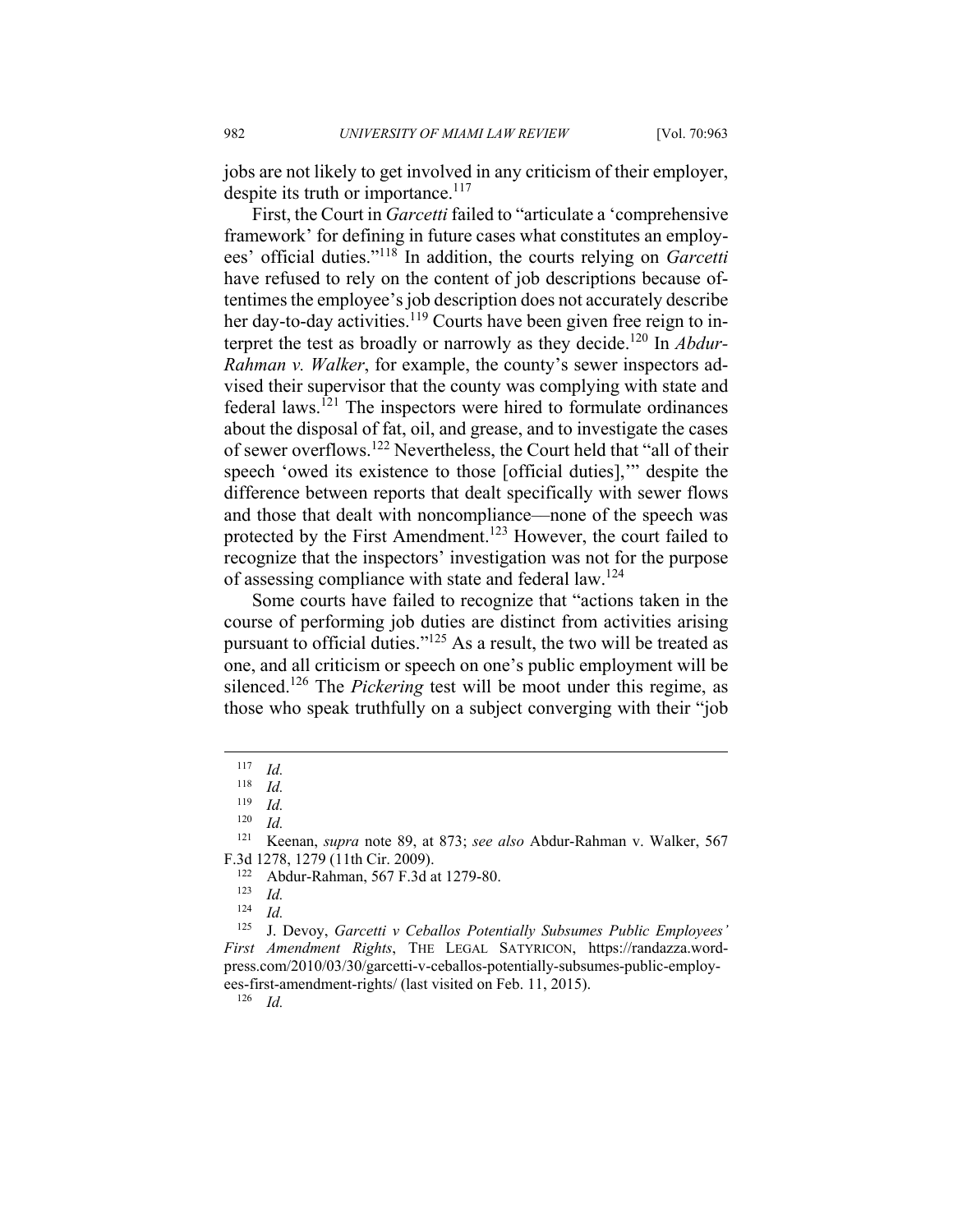duties" will never be able to reach it and have the public importance of their speech assessed.<sup>127</sup>

#### 3. MARKETPLACE OF IDEAS

*Garcetti's* ruling curtails public employee speech overall and interferes with the exchange of ideas between citizens and the uncovering of truth, ultimately affecting the "marketplace of ideas."<sup>128</sup> Public employees average more than 16 percent of the national workforce.<sup>129</sup> Because the doctrine does not provide them with a space to speak as government employees nor as individuals with respect to their public employee duties, "the vitality of our public discourse will suffer."130

The *Garcetti* test is particularly problematic in the arena of public employment because government employees are the individuals who are in the best position to inform the public of the events, people, and decisions of their government, whether these are good or bad.131 Public employees have intimate knowledge of the duties they perform and there is "an enhanced value in allowing them to contribute to the 'marketplace' of ideas by speaking on matters of public concern related to their jobs."132 The *Garcetti* majority made a gross mistake by automatically treating public employee speech made pursuant to that worker's official duties because they "ignored the theoretical foundations of government speech as exempt from First Amendment scrutiny only because of its instrumental value to the public as listeners."133 As Judge Souter emphasized in his dissenting opinion in *Garcetti*, the fact that Ceballos was a public employee did not make his speech less valuable—it made it invaluable.<sup>134</sup>

 $\frac{127}{128}$  *Id.* 

<sup>&</sup>lt;sup>128</sup> Marketplace of Ideas Theory, *supra* note 19.<br><sup>129</sup> Frances E. Faircloth, *Freedom of Speech and Government Employees: A Reasonable Test for the Digital Age*, 6 J. MARSHALL L.J. 55, 96 (2012). 130 *Id.*

<sup>131</sup> Norton, *supra* note 44, at 31.<br>
<sup>132</sup> Keenan, *supra* note 89, at 868.<br>
<sup>133</sup> Id; Garcetti v. Ceballos, 547 U.S. 410, 433 (2006) (Souter, J., dissenting)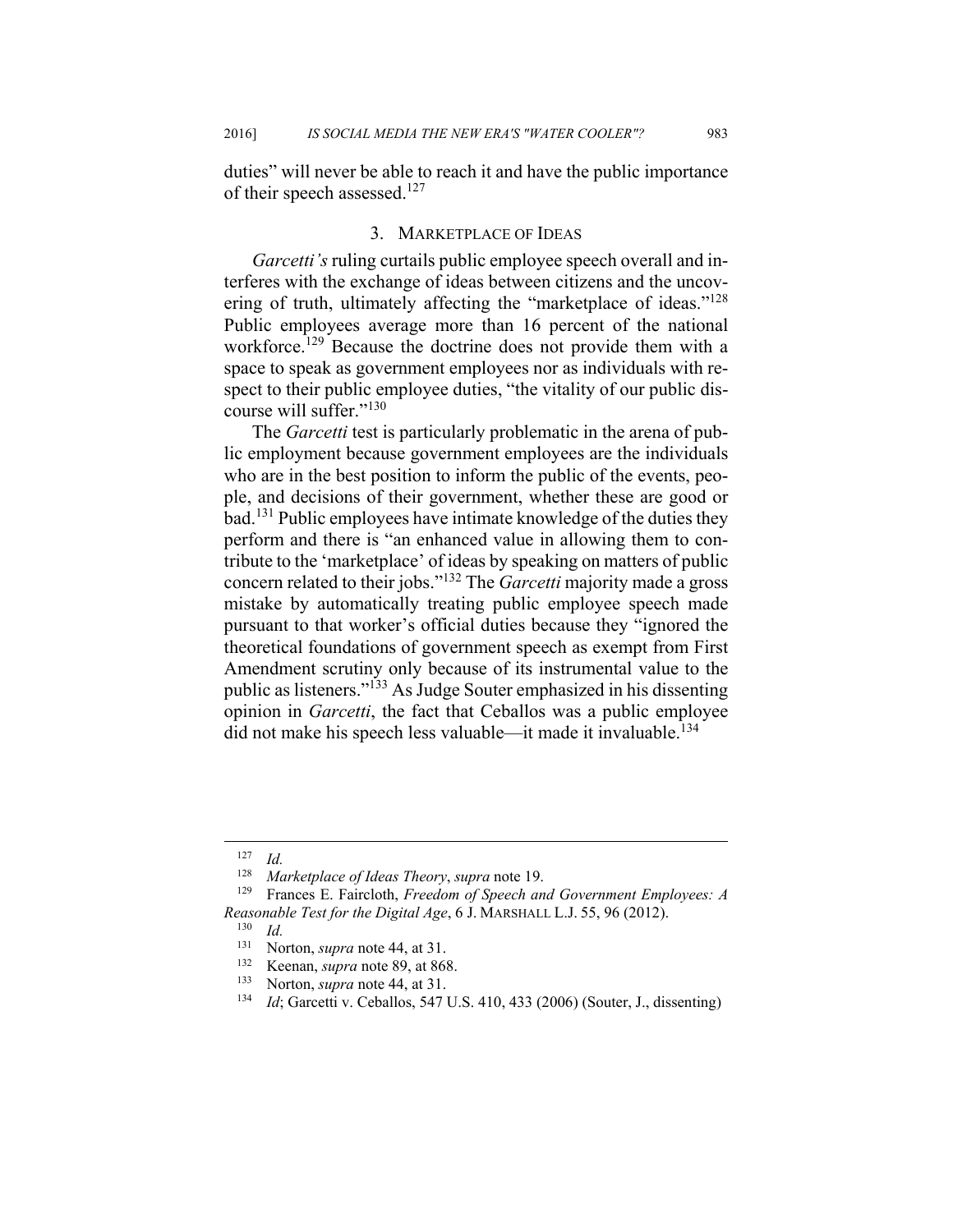#### C. *Overcoming the Great Wall of* Garcetti

The *Garcetti* rule should be eliminated, with the exception of employees who are hired specifically to speak for the government agency.<sup>135</sup> The government should have authority over the speech of "public employees that it has retained to deliver a particular viewpoint that is transparently governmental in origin, and, thus open to the public's meaningful credibility and accountability."<sup>136</sup>

For example, the employee in *Korb v. Raytheon* was not protected by the First Amendment—and rightfully not so.<sup>137</sup> In this case, the plaintiff, Korb, joined the executive board of the Committee for National Security ("CNS") as a spokesperson.<sup>138</sup> The CNS is a "nonprofit organization dedicated to informing the public about issues of national security and the prevention of nuclear war."139 At a press conference, Korb was critical of increased defense spending and urged a scaling back of the 600-ship, 15-carrier group Navy supported by the Secretary of the Navy.<sup>140</sup> The court ruled that:

> . . . the public perception after the press conference was that a Raytheon lobbyist advocated a reduction in defense spending. Raytheon had a financial stake in not advocating that position. Therefore, it determined that Korb had lost his effectiveness as its spokesperson. There is no public policy prohibiting an employer from discharging an ineffective at-will employee. The fact that Korb's job duties included public speaking does not alter this rule.<sup>141</sup>

As a result, the government should be able to fire or discipline employees if they are hired "to deliver such a transparently governmental message who carries out her communicative duties in a way

<sup>135</sup> *Id.* at 30.<br>
<sup>136</sup> *Id.*<br>
<sup>137</sup> Korb v J

<sup>137</sup> Korb v. Raytheon, 410 Mass. 581, 585 (N.E 2d. 1991). 138 Ronald B. Standler, *Freedom of Speech in the USA For Employees of Private Companies*, RBS2, http//www.rbs2.com/freespch.htm (last visited on Feb.

<sup>11, 2015). 139</sup> *Korb*, 410 Mass. at 581. 140 Standler, *supra* note 138. 141 *Korb*, 410 Mass. at 584.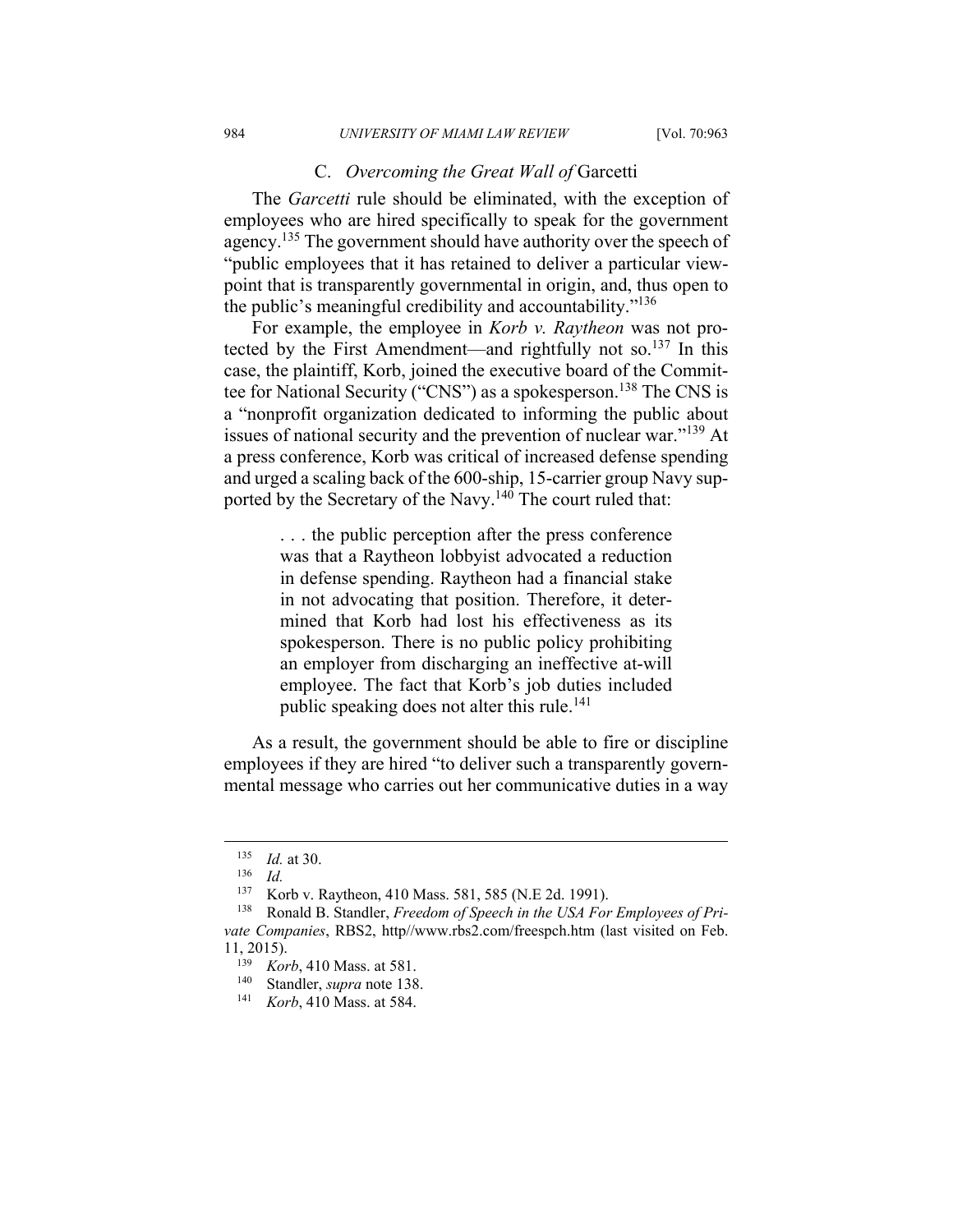that garbles, distorts, contradicts, or otherwise undermines that message."<sup>142</sup>

Unlike in *Korb*, where the plaintiff was hired to spread the message that CNS was intending to send to the public,  $143$  other public officials should not be assumed to be spokespeople by virtue of their position for their speech criticizing their employer. For example, a fire chief or police chief should not be terminated for speech uncovering corruption in their agency or department simply because it may be inferred that they speak on behalf of that department.<sup>144</sup> Although police and firefighter chiefs do, in fact, speak on behalf of their departments for purposes of their positions, the scope of their role is narrow and intended to communicate the basic information necessary to inform the public on events and happenings to ensure their safety. Unlike the plaintiff in *Korb*, a public official's spokesperson duties should not go as far as transmitting someone else's message to the public.

# IV. THE *PICKERING* BALANCING TEST IS BEING WRONGLY APPLIED AND TILTS THE FAVOR TOWARDS EMPLOYERS' INTERESTS.

#### A. *When "Balance" Becomes Disproportion:* Pickering

The ideal goal upon which the *Pickering* balancing test was molded was to achieve "a balance between the [public employee], as a citizen, in commenting upon matters of public concern and interests of the State, as an employer, in promoting the efficiency of the public services it performs through its employees."<sup>145</sup> Nevertheless, this balance is not being achieved. In fact, when analyzing cases under this prong of the free speech doctrine, courts rarely give

<sup>142</sup> Standler, *supra* note 138. 143 *Korb*, 410 Mass. at 584. 144 *See* Editorial Board, *God, Gays, and the Atlanta Fire Department*, N.Y. TIMES (Jan. 13, 2015), http://www.nytimes.com/2015/01/13/opinion/god-gaysand-the-atlanta-fire-department.html?\_r=0.<br><sup>145</sup> Michael L. Wells, *Section 1983*, *The First Amendment, and Public Em-*

*ployee Speech: Shaping the Right to Fit the Remedy (And Vice Versa)*, 35 GA. L. REV. 939, 952 (2001).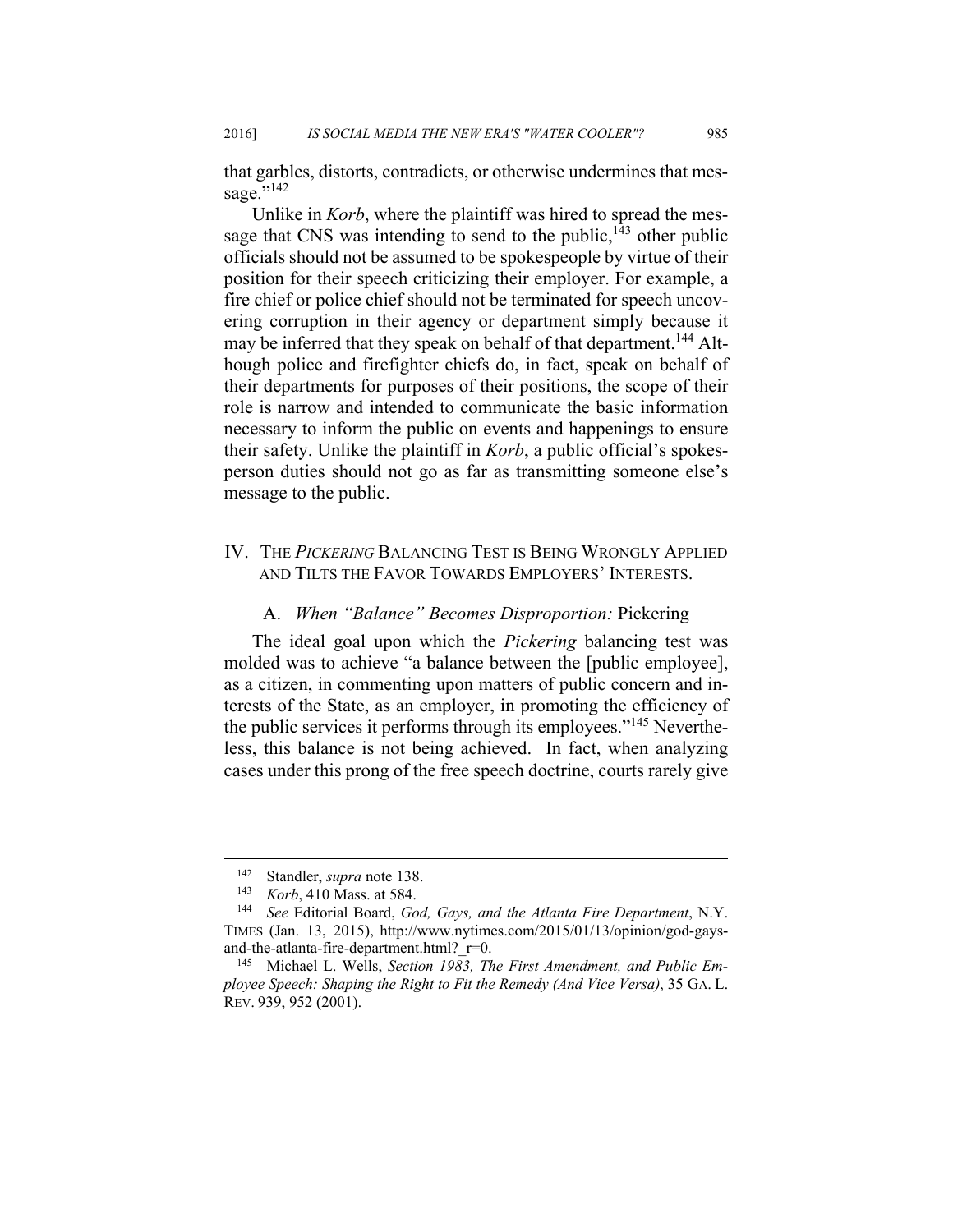any deference to the interests of the employee and the public's interest in hearing that employee speak, relying solely on the interests of the government to make their determination.<sup>146</sup>

Although *Graziosi v. City of Greenville* was decided on the *Garcetti* test, the court went on to analyze the case under the *Pickering* balancing standard.<sup>147</sup> The court held that even if Ms. Graziosi did speak on a matter of public interest, namely that the Police Chief did not send a representative to a fellow officer's funeral, "Ms. Graziosi's limited First Amendment interest d[id] not require Chief Cannon to 'tolerate action which he reasonably believed would disrupt the office, undermine his authority, and destroy close working relationships.'"148 It should be recognized that "the ability of a police department to maintain discipline and good working relationships amongst employees is a legitimate governmental interest."<sup>149</sup> Nevertheless, hearing a "buzz" or gossip around the department, as the Chief in *Graziosi* testified, does not rise to the level of destroying harmony or working relationships within the department.<sup>150</sup> In fact, it is inevitable that employees, regardless of the field of work or department, gossip about events or fellow employees and employers.151 A mere "buzz" is not a compelling reason to curtail a public employee's First Amendment rights on an issue that was clearly in the public interest––otherwise there would have been no "buzz" in the first place.<sup>152</sup> Not only was the government given deference in this respect, but the court never even discussed the interests that weighed in favor of Graziosi's speech––they simply focused on the interests that weighed against it.153 Under *Grazioci*'s interpretation of the balancing test, "Internet postings w[ill] be considered presumptively disruptive to the government's ability to provide efficient and effective services to the public due to their ability to go

<sup>146</sup> *Id.* at 941. 147 *Graziosi*, 985 F. Supp. 2d at 814. 148 *Id.*

<sup>1</sup>d. at 815. (citing *Gresham v. City of Atlanta*, 542 F. App'x 817 (11th Cir. 2013)). 150 *Id.* at 814. 151 *How to Deal with Office Gossip*, HOW STUFF WORKS,

http://money.howstuffworks.com/how-to-deal-with-office-gossip.htm (last visited on Feb. 11, 2015).<br><sup>152</sup> Graziosi v. City of Greenville, 985 F. Supp. 2d 808, 814 (N.D. Miss. 2013).

<sup>153</sup> *See id.*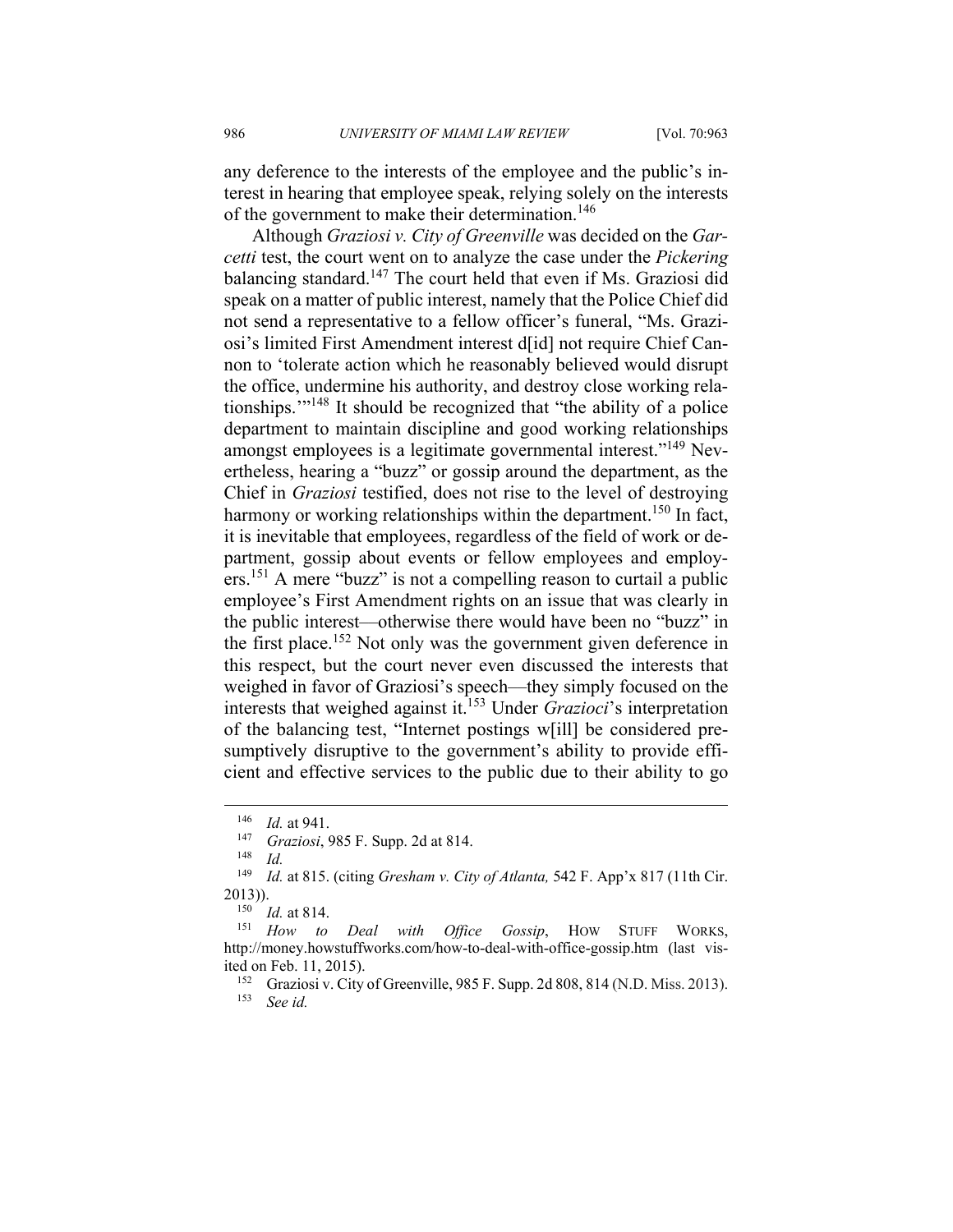viral," and the balance would be tipped in favor of the government even if the speech was made by the employee as a citizen on a matter of public interest.<sup>154</sup>

Additionally, "if the court finds that the employer reasonably believed the speech compromised these goals, the employee's speech is not protected by the First Amendment, and he or she is subject to appropriate discipline."<sup>155</sup> "Reasonably believe" is the epitome of a subjective test, and, when coupled with the deference the court is showing for the government's interests versus the interests of the employee, it shows to be disastrous for employees' free speech.<sup>156</sup>

# B.Pickering *"balancing" is Lethal to Public Employee Speech and Makes Free Speech Values Obsolete.*

# 1. MARKETPLACE OF IDEAS

By tilting the balance of the *Pickering* test in favor of the government's interest, the courts are hindering open and free debate. For example, in its decision in *Graziosi*, the court made clear that the speech's forum was their main concern.<sup>157</sup> They stated that "Facebook, Twitter and the like seem to have a special power to bring an issue before the masses, especially when a story goes viral, and is on a sensitive subject such as the funeral of a fellow officer."158 However, what the court did not take into consideration was that their decision has a damaging implication for free speech values. Social media embraces the marketplace theory because "it enables

<sup>154</sup> Jaremus, *supra* note 31, at 34. 155 *Beyond Garcetti: Public Employees and the Pickering-Connick Test*, THE LEGAL SATYRICON, http://randazza.wordpress.com/2010/06/28/beyond-garcettipublic-employees-and-the-pickering-connick-test/ (last visited on Feb. 11, 2015). 156 Jinkal Pujara, *A Critical Examination of the Current Framework for Public* 

*Employees' Speech Rights: Is Social Media Speech Taking Us Back to the Holmesian Era of Speech Protection?*, SETON HALL LAW REPOSITORY (MAY 1, 2013), http://scholarship.shu.edu/cgi/viewcontent.cgi?article=1291&context=student\_scholarship.<br><sup>157</sup> Jaremus, *supra* note 31, at 34.<br><sup>158</sup> *Id.* at 34.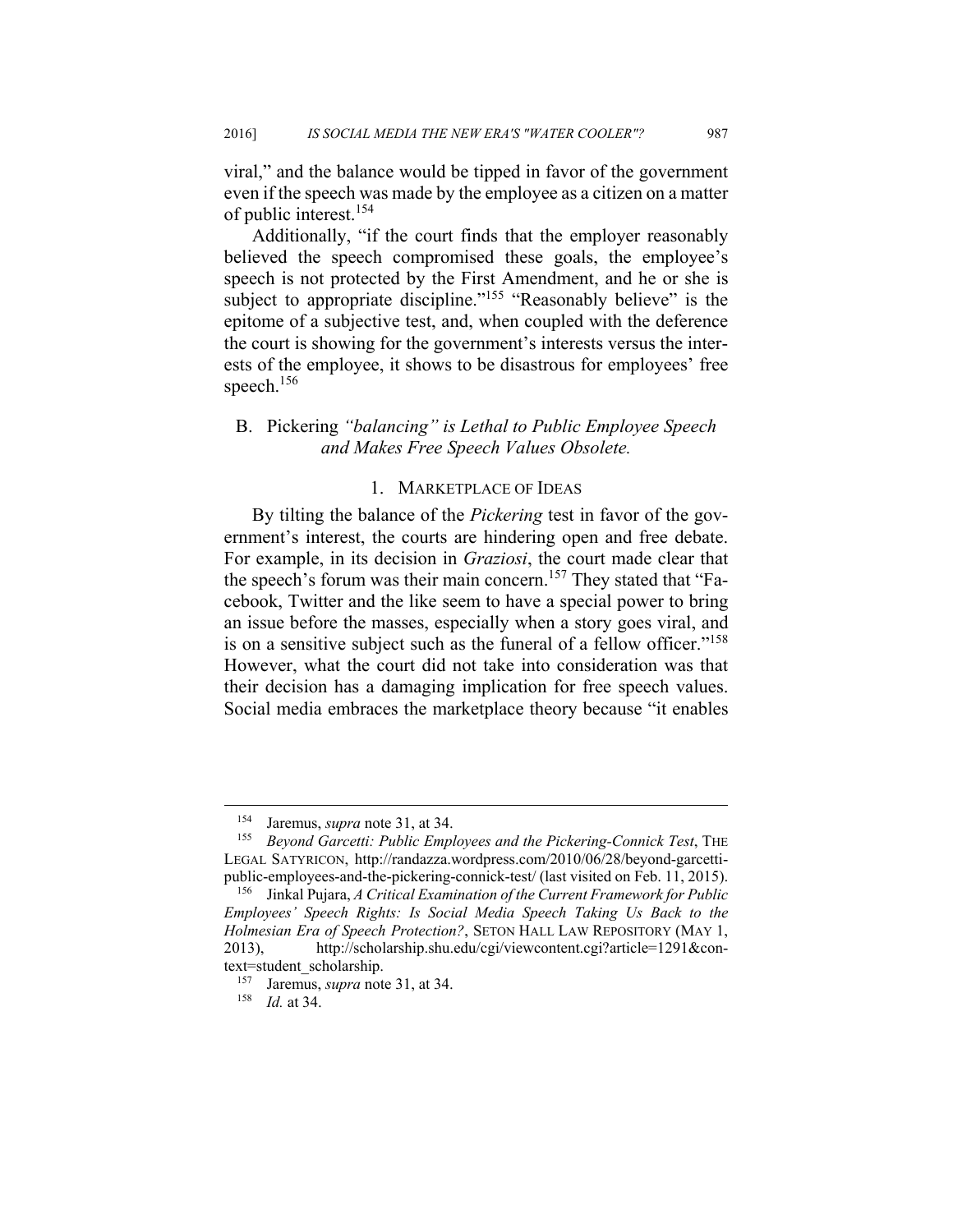virtually anyone to contribute comments, thoughts, and ideas" to a particular conversation.159

Although the court would rather curtail speech that travels too far and wide, it does not recognize that this is the ideal situation for the marketplace of ideas. The farther the idea spreads, and to the most people, the better informed the public will be and the easier it will be to find the truth.<sup>160</sup> Additionally, social media is the most effective and least costly way to distribute information and ideas to the masses of people.<sup>161</sup> Anybody with an Internet connection can register a free account with a social media provider and proceed to share her thoughts with the rest of the online universe if she so chooses.162 Social media reduces the barriers of who can enter into the marketplace of ideas, and where they can enter it.<sup>163</sup> The contributions on social media are global––social media knows no borders or distances; they result in the most diverse opinions the market could possibly offer.<sup>164</sup>

Although it could be argued that there are other media through which these ideas could be distributed, such as televisions or newspapers, that argument is ultimately ignoring the high barriers of entry. Mass media outlets, in the interest of time, efficiency, cost, and ratings are very specific as to what they publish and by whom.<sup>165</sup> Social media knows no such discrimination.

<sup>159</sup> Peter Maggiore, *Viewer Discretion Is Advised: Disconnects Between the Marketplace of Ideas and Social Media Used to Communicate Information During Emergencies and Public Health Crises*, 18 MICH. TELECOMM. TECH. L. REV. 627 (2012), http://www.mttlr.org/voleighteen/maggiore.pdf. 160 *See* Abrams v. United States, 250 U.S. 616, 830–31 (1919) (Holmes, J.,

dissenting) ("[T]he best test of truth is the power of the thought to get itself accepted in the competition of the market and that truth is the only ground upon which their wishes can be safely carried out. That at any rate is the theory of our Constitution.") 161 *See generally* Mir Tajmul Hossain, Social Media Is a Cheap But Effective

Way of Marketing, LINKEDIN (June 22, 2014), https://www.linkedin.com/ pulse/20140622194829-221106729-social-media-is-a-cheap-but-effective-wayto-marketing.

<sup>162</sup> Maggiore, *supra* note 159, at 642. 163 *Id.*

 $\frac{164}{165}$  *Id.* 

<sup>165</sup> *Id.*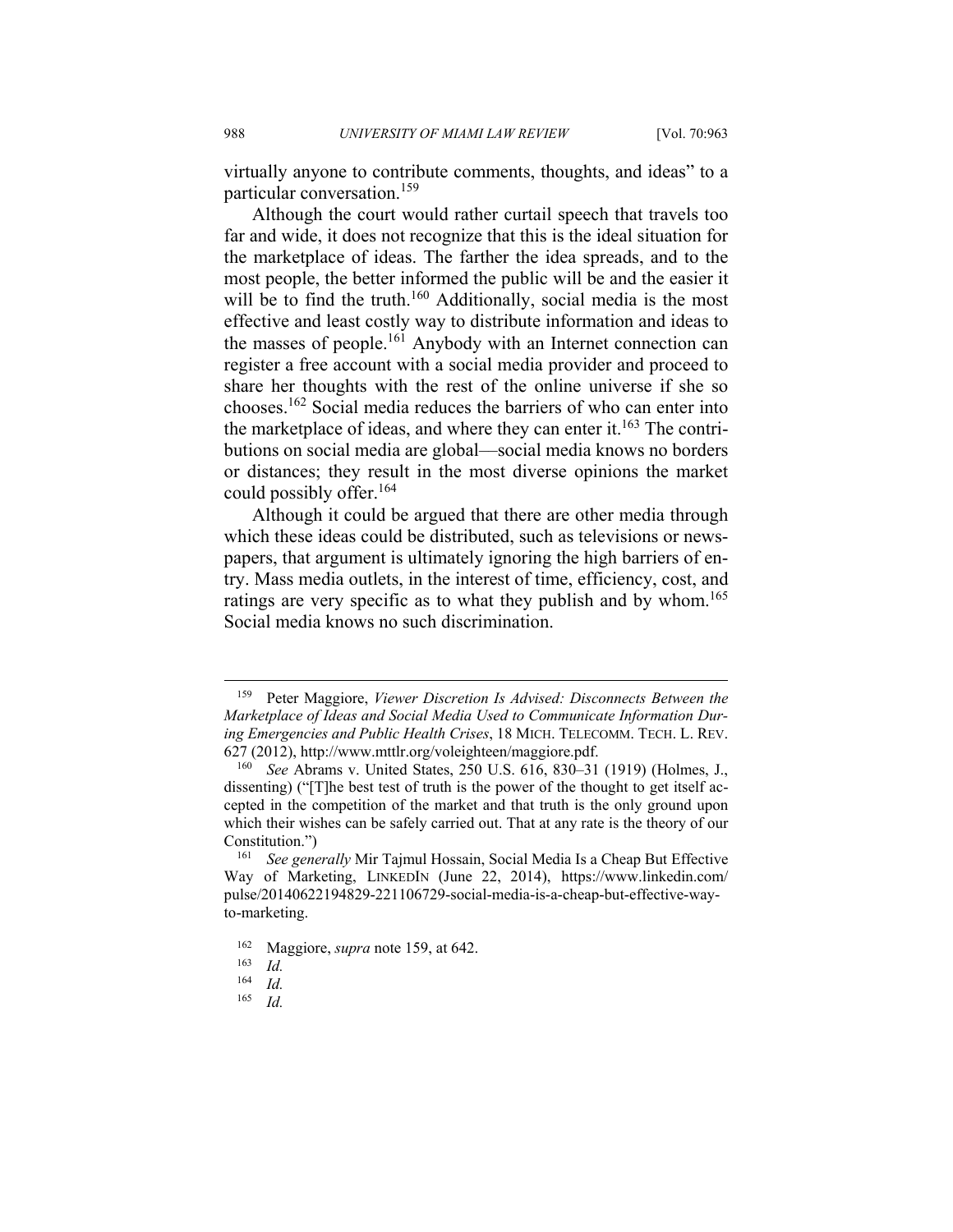# 2. DEMOCRATIC SELF-GOVERNANCE AND SUPERIOR **ACCOUNTABILITY**

Although courts discount "disruption" as a negative thing and promote "harmony within the workplace," "a little disruption can be a good thing to uncover corruption and to promote self-autonomy and accountability."166 In Justice Souter's dissent in *Garcetti*, he emphasized that there is a Congressional Concurrent Resolution that recognizes that public employees, despite their employment, maintain obligations as U.S. citizens that include "[p]ut[ting] loyalty to the highest moral principles and to country above loyalty to persons, party, or government department," and to "[e]xpose corruption wherever discovered."<sup>167</sup> Despite this resolution, which was written by Congress itself, employees are being punished for complying with their civic duty.

Additionally, giving the government's interests deference over employee's interest in speech promotes complacency both from the employee and the employer. On one hand, the "stream of disappointments and failed battles" will make employees satisfied with simply receiving a paycheck every week and "beat [them] into submission" to the point where they no longer complain nor care about the affairs of their government entity.<sup>168</sup> This creates an atmosphere where employees are not fulfilled and are not permitted to reach their full potential.<sup>169</sup> They will not criticize their employer—not because they do not believe that a certain subject is worthy of criticism, but "they've just been programmed to believe that raising issues is futile and therefore they are better off just staying under the radar in every way."<sup>170</sup>

On the other hand, supervisors will also become complacent. If a supervisor does not have to worry about an employee's complaints or concerns, she will never have to worry about her job either. As a result, a domino effect will take place, in which some will perform their duties poorly and others might engage in unethical behavior

<sup>166</sup> Totten, *supra* note 108, at 249. 167 Norton, *supra* note 44, at 249. 168 *Why Employees Don't Complain*, LANCE HAUN (April 5, 2011), http://lancehaun.com/why-employees-dont-complain/. 169 *Id.*

<sup>170</sup> *Id.*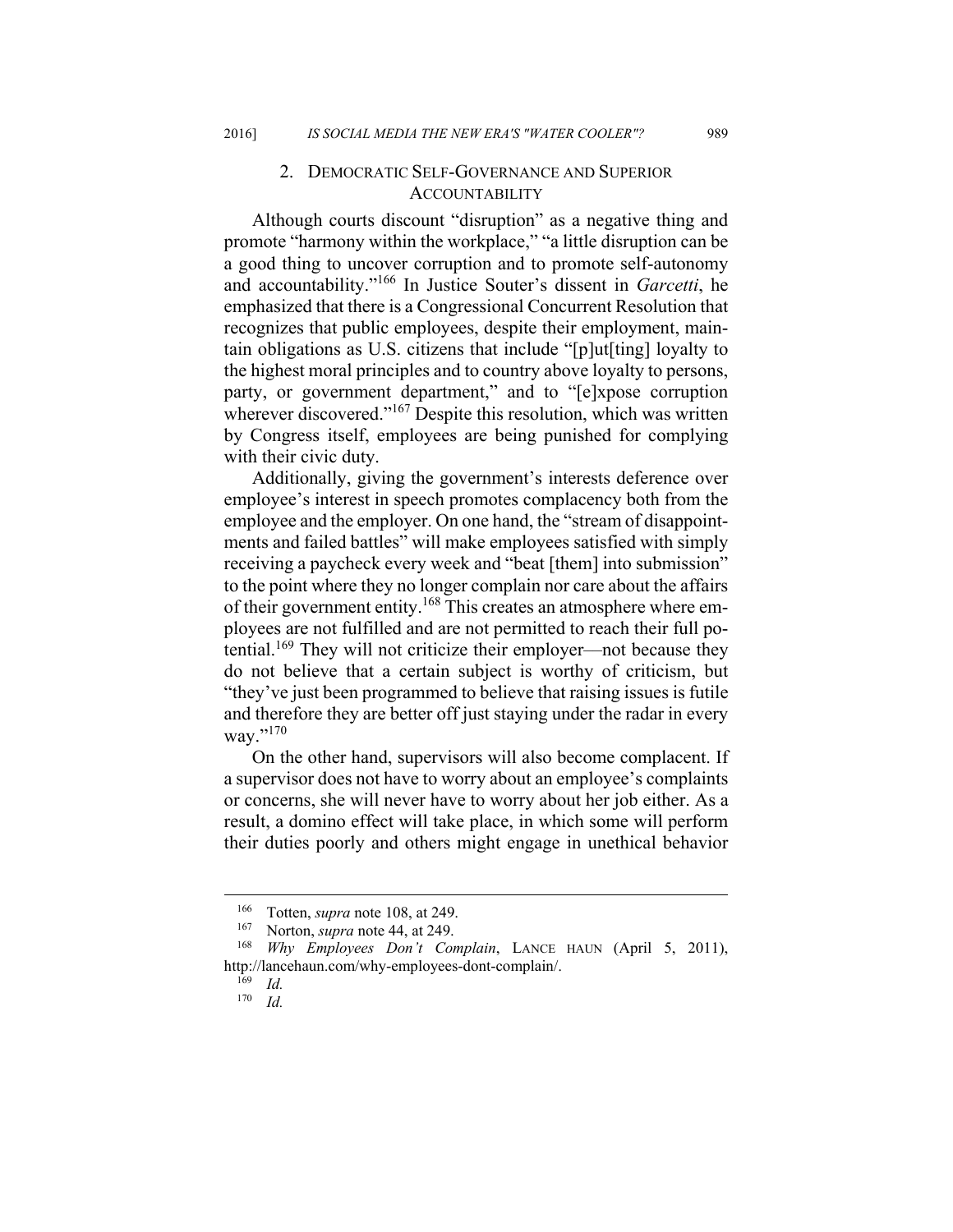and corruption. Finally, if employers always come out on the winning end of the First Amendment question because all criticism or hurtful speech made against them is silenced, it will devalue the positive reviews that employees may give them because there will be no point of comparison. In essence, there will be no negative speech, there will either be positive speech or silence.

In Madison's *Memorial and Remonstrance Against Religious Assessments*, he argued that the Establishment of a Religion would simply "foster in those who still reject [the established religion], a suspicion that its friends are too conscious of its fallacies to trust it to its own merits."171 In the same way here, the limiting of critical speech against the government undermines the integrity of that entity by making it appear as if it is not legitimate but for the chilling of this criticism.<sup>172</sup>

## 3. SELF-AUTONOMY AND EXPRESSION

The current interpretation of the *Pickering* balancing test is left to be open, broad, and subjective.<sup>173</sup> "Judges exercise substantial, if not unfettered, discretion in deciding this question, based on an individualized evaluation of both the quantity and quality of disruption."174 Because there is no clear rule, it is difficult for individuals to predict what types of speech might cost them their employment and conform their behavior to those standards.175 For example, two Tenth Circuit panels had polar opposite interpretations of almost identical cases in which police officers displayed signs on their yards favoring candidates in local elections.176 While one panel held that the sign was not protected by the First Amendment "due to the danger that the public would come to doubt the impartiality of the

<sup>171</sup> James Madison, *Memorial and Remonstrance Against Religious Assessments*, UCHICAGO.EDU (June 20, 1785), http://press-pubs.uchicago.edu/founders/documents/amendI\_religions43.html. 172 *See id.*

<sup>173</sup> Wells, *supra* note 145, at 967. 174 *Id.*

 $\frac{175}{176}$  *Id.* 

*Id*; Horstkoetter v. Dep't of Pub. Safety, 159 F.3d 1265, 1272-74 (10th Cir. 1998); Cragg v. City of Osawatomie, 143 F.3d 1343, 1346-47 (10th Cir. 1998).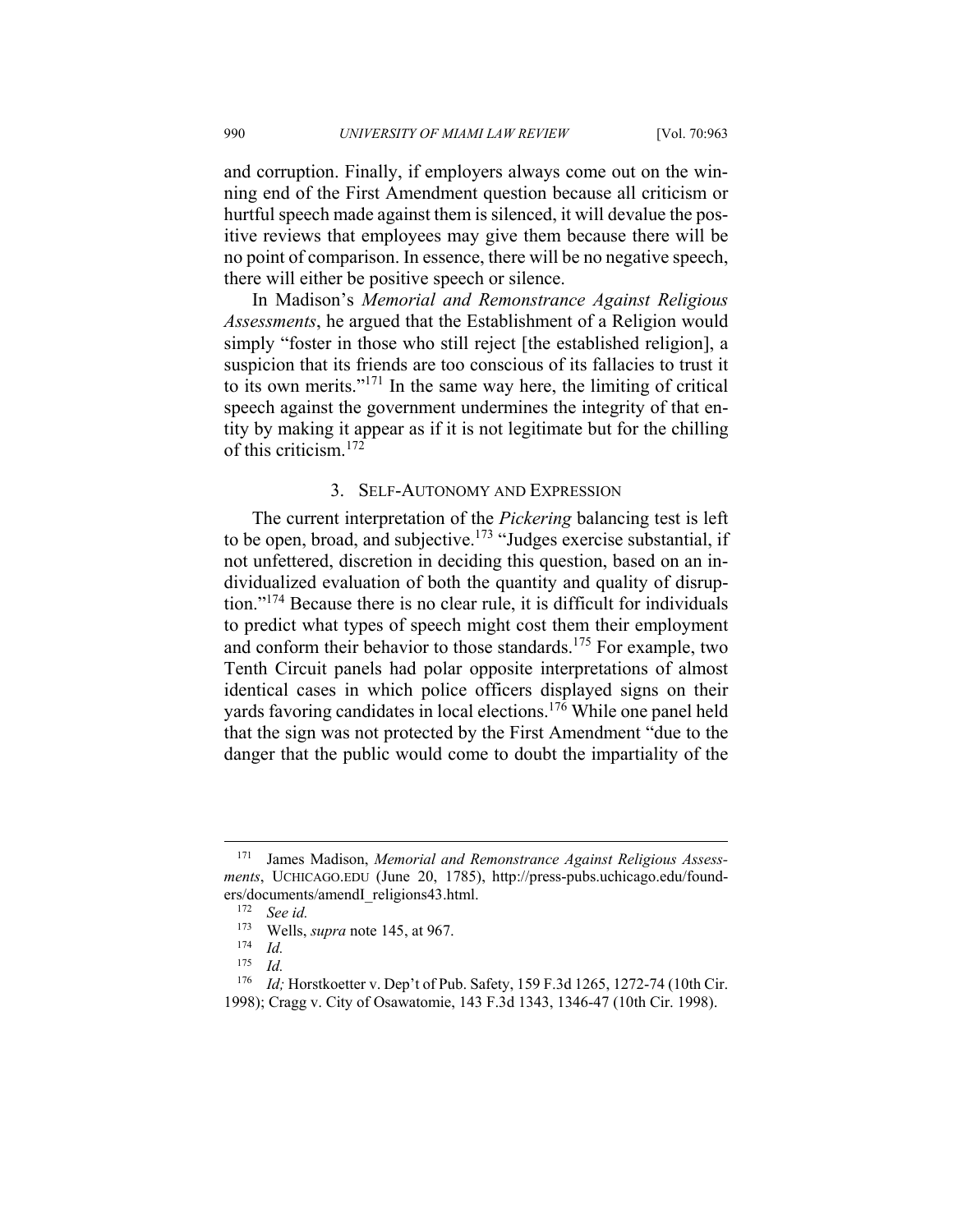police," a second panel held that a similar sign was protected because there was little chance of disruption.<sup>177</sup>

This "reasonably disruptive standard" is a slippery slope in which all comments can be potentially described as disruptive. Relying on the public's reaction to an employee's speech is equivalent to permitting a "heckler's veto," which the Supreme Court has held to be an unconstitutional basis for restricting protected expression.<sup>178</sup> Under this balancing test, the manner or content of the employee's speech is irrelevant.<sup>179</sup> As long as the public has some sort of reaction to the speech, whether it be supporting it or disagreeing with it, it is likely that the employee will lose constitutional protection for this speech.<sup>180</sup> If, conversely, the public never learns about the speech or, for whatever reason, is not interested in it, the employee has more of a chance of obtaining First Amendment protection.181 This defeats the entire purpose of free speech, because even if the speech is allowed to be said or posted on social media, it loses its intrinsic value if it is not communicated or heard by others.

While the courts believe that they are protecting the government through this interpretation of the balancing test and promoting its efficiency by chilling some types of speech, they are doing the exact opposite.182 Justice Kennedy's majority decision in *Garcetti* "protects whistleblowers if they go to the press [with their concerns] but offers them no such protection if the employee goes directly to their supervisor."<sup>183</sup> This makes the government more inefficient and prevents public concerns from being aired up the chain of command.<sup>184</sup>

<sup>177</sup> Wells, *supra* note 145, at 968; Horstkoetter, 159 F.3d at 1272-74; Cragg, 143 F.3d at 1346-47. 178 Mary Rose Papandrea, *The Free Speech Rights of Off-Duty Government* 

*Employees*, 201 B.Y.U. L. REV. 2117, 2156 (2011); *See* Edwards v. South Carolina*,* 372 U.S. 229 (1963). 179 *Id.*

 $\frac{180}{181}$  *Id.* 

<sup>181</sup> *Id.*

<sup>182</sup> Kline, *supra* note 88, at 84. 183 *Id.*

<sup>184</sup> *Id.*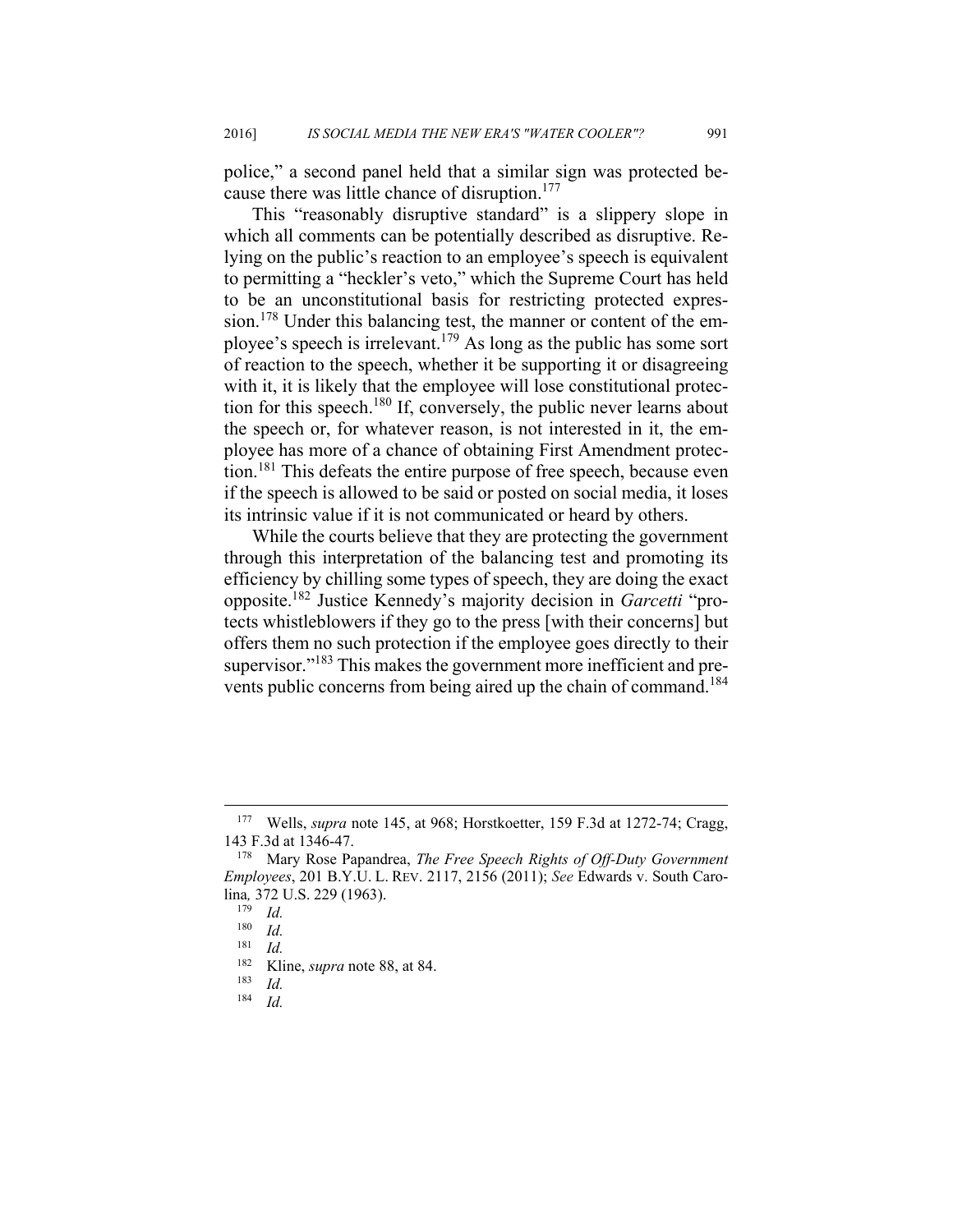#### C. *Solving the* Pickering *"Balance" Problem*

The government's and the employee's interests should be given equal weight in the balancing test, rather than the government's interest receiving priority. The Court's current interpretation supports a subjective "reasonable belief" by an employer that speech by an employee would cause disruption or inefficiency as enough to tip the balance for the government.<sup>185</sup> This interpretation should be abolished altogether.<sup>186</sup> The latitude given to this deference is unfair and overbroad because the employer can manufacture a reasonable belief that "the government employees' speech affects morale in the workplace, fosters disharmony, impedes the employees' own ability to perform duties, or obstructs established working relationships" in order to fire him.<sup>187</sup>

Furthermore, the fact that the speech was expressed through social media, rather than through another medium, should not make the speech presumptively disruptive.188 The test should "protect both employer and employee interests, instead of elevating one interest over the other"; this would "further equalize the employment relationship" rather than cause a divide between the employees and employers.<sup>189</sup>

Courts should revert to the old test, created in *Pickering*, in which there must be an actual showing of disruption or inefficiency by the employee before the employer can take an adverse employment action.<sup>190</sup> The *Pickering* requirement of "actual disruption" is not a perfect one, as it has a tendency to have a finding of disruption by an employee only after the disruption has actually occurred and the damage to the government entity is done. However, it is better to err on the side of protecting individual's Constitutional rights, both as citizens and employees, than to use a "subjective standard

<sup>185</sup> *Id.* 

<sup>&</sup>lt;sup>186</sup> Beyond Garcetti, *supra* note 155.<br><sup>187</sup> Pujara, *supra* note 156.<br><sup>188</sup> See Graziosi, 985 F. Supp. 2d at 814.<br><sup>189</sup> Stephanie M. Merabet, *The Sword and Shield of Social Networking: Harming Employers' Goodwill Through Concerted Facebook Activity*, SUFFOLK U. L. REV. 1162, 1186 (2013). 190 *Id.*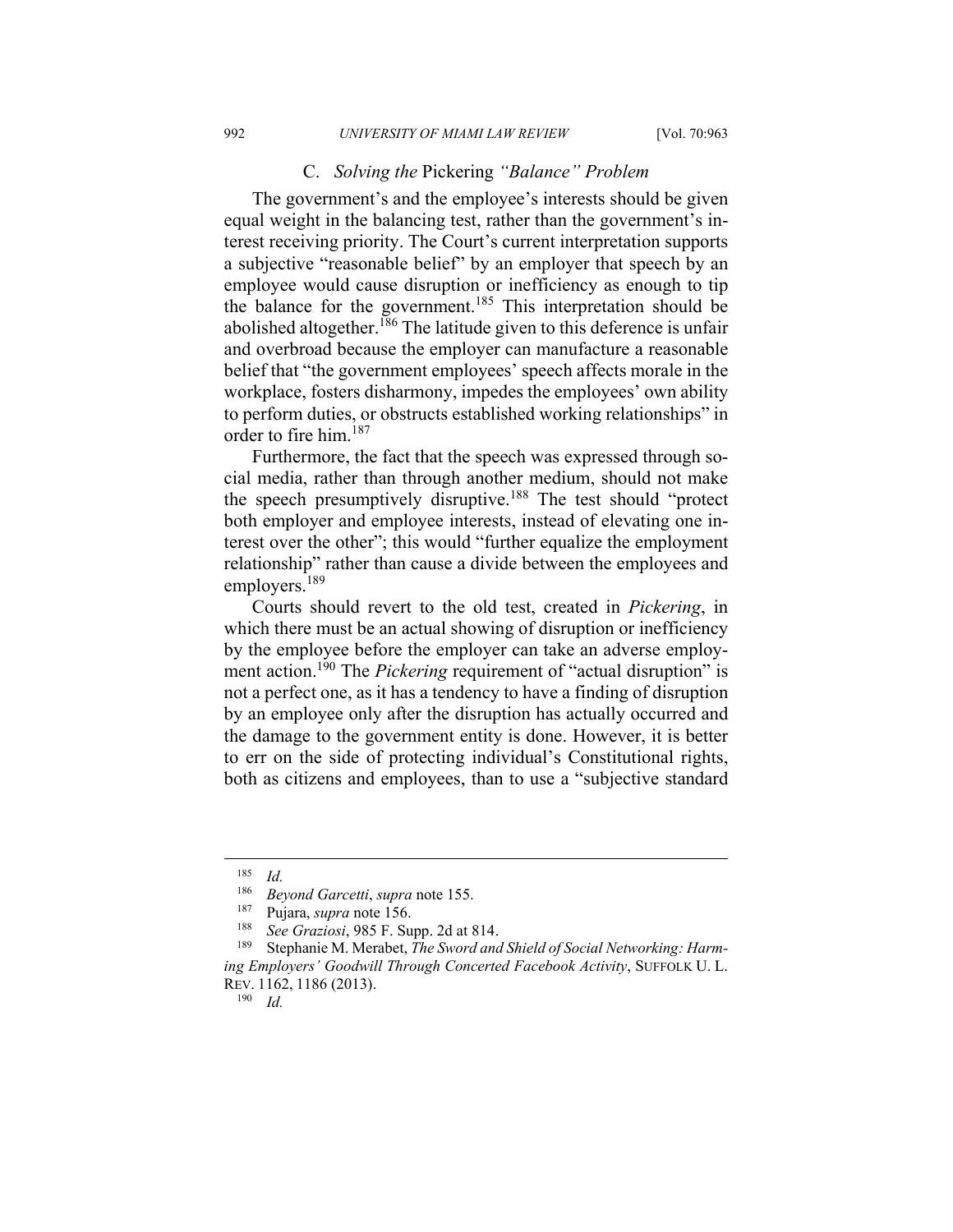that gives government employers the ability to make subjective decisions based on speculative belief as to the disruptive impact of employee speech."191

Nevertheless, in equalizing the weight of the employees' interests in their speech, the courts need to tread lightly. Although employees' interests should be taken into account, they should not automatically outweigh those of the employer on the majority of occasions––the balancing should not go as far as the National Labor Relations Act ("NLRA") has.

#### 1. NLRA'S EXPANSIVE PROTECTION

The NLRA was enacted by Congress to guarantee basic employee rights to employees in the private sector.192 Section 7 of the NLRA states, "Employees shall have the right to self-organization, to form, join, or assist labor organizations, to bargain collectively through representatives of their own choosing, and to engage in other concerted activities for the purpose of collective bargaining or other mutual aid and protection."

As a result, it is illegal for an employer to fire an employee who has engaged in Section 7 protected activity.<sup>193</sup>

The problem arises in that NLRA cases allow employees to virtually get away with any speech at their employer's expense. There is nothing that employers can do to protect their online reputation "from the damaging public comments of irate employees, unless such comments are either threatening or outrageously egregious."<sup>194</sup> But, in practice, they cannot even protect themselves from this. Although, "in theory, it may be possible for an employee to lose the

 $\frac{191}{192}$  *Id.* 

<sup>&</sup>lt;sup>192</sup> Jaremus, *supra* note 31, at 8.<br><sup>193</sup> Id. at 10 (There are four elements that need to be established by the employee to prevail: 1) the activity engaged in by the employee was "concerted" within the meaning of Section 7 of the NLRA; 2) the employer knew of the concerted nature of the employee's activity; 3) the concerted activity was protected by the NLRA; and 4) the discipline or discharge was motivated by the protected, concerted activity). 194 Merabet, *supra* note 189, at 1177.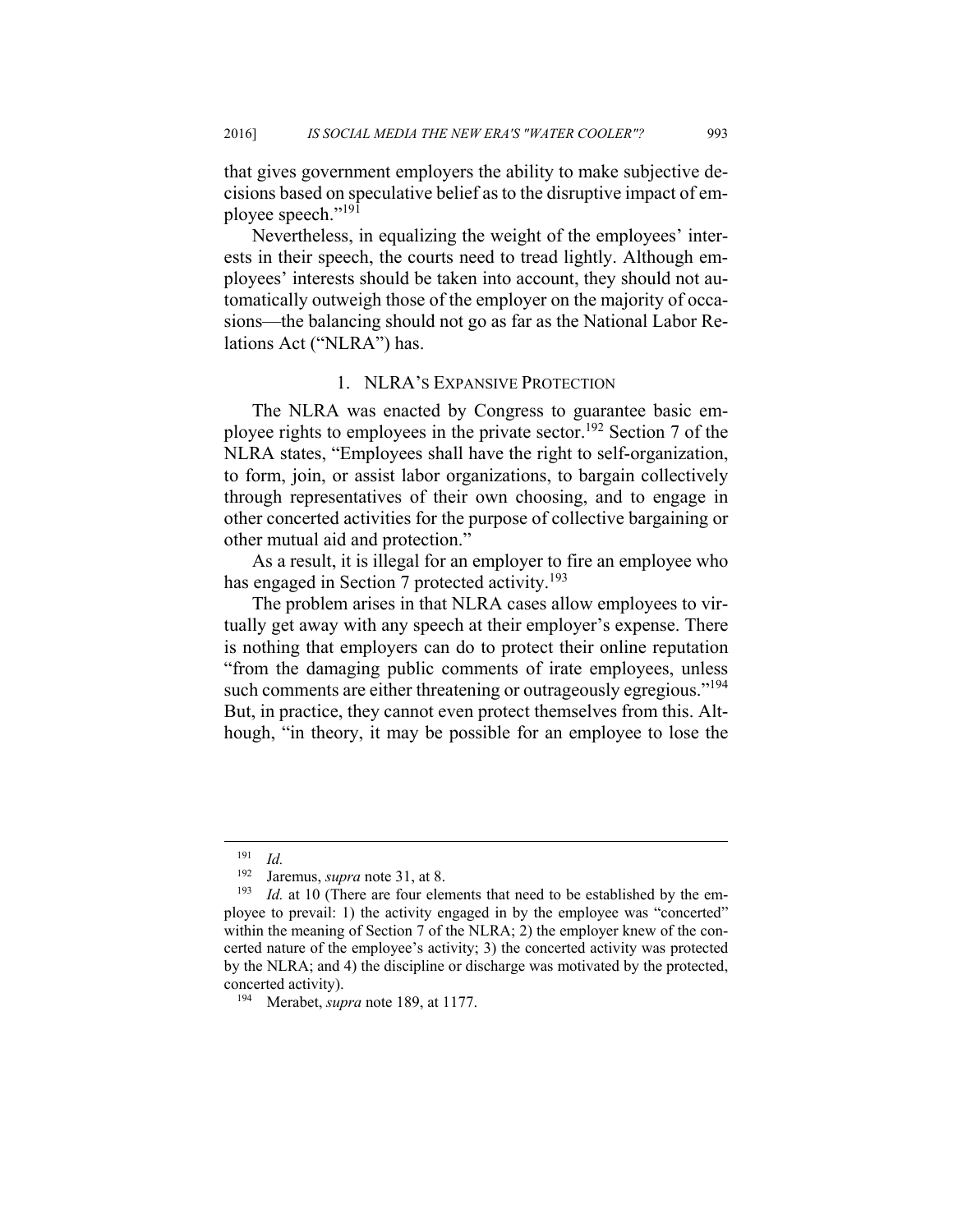protections of the NLRA through necessary disparagement, in practice, the General Counsel has actually allowed the Facebook comments to go quite far."<sup>195</sup>

For example, photographs of an employer-sponsored sales event where an employee made sarcastic comments about the food, calling it, among other things, "stale and overcooked," was not disparaging of the employer's product and did not lose NLRA protection.<sup>196</sup> Additionally, it has been held that employees who use profane language to criticize one of the owners is protected by the NLRA when the profanity is intertwined with criticism pertaining to working conditions.<sup>197</sup>

In a case in which an employee spoke obscenities of his employer for not withholding the proper amount of taxes from his paychecks, the Board decided that the employee was protected by the NLRA.198 Despite the profane words he used, the Board held that the purpose of the employee's conversation was to "seek and provide mutual support looking toward group action to encourage the employer to address problems in terms and conditions of employment, not to disparage its product or services or undermine its reputation."199 In fact, the General Counsel has stated that even a "Facebook conversation in which an employee called her supervisor a 'dick' and a 'scumbag' did not raise to the level of disparagement that would lose protection of the act."<sup>200</sup>

Pursuant to this statement, an employee was protected by the NLRA when he called the owner of a company that employed him a "F'ing mother F'ing" and "F'ing crook" and an "a\_hole," on social

<sup>195</sup> Megan Marie Kosovich, *The NLRA vs. The First Amendment: Which One Helps the Employee Who Loves Social Media?*, SEATON HALL LAW EREPOSITORY (May 1, 2013), http://scholarship.shu.edu/cgi/viewcontent.cgi?article=1258&

context=student\_scholarship. 196 *Id.* at 14. 197 Michael Arnold, *NLRB Continues Aggressive Crackdown on Social Media Policies*, EMPLOYMENT MATTERS, (Sept. 3, 2014), http://www.employmentmattersblog.com/2014/09/nlrb-continues-aggressive-crackdown-on-social-media-policies/.<br> $\frac{198}{199}$  *Id.* 

 $\frac{199}{200}$  *Id.* 

Robert Sprague, *Facebook Meets the NLRB: Employee Online Communications and Unfair Labor Practices*, 14 U. PENN.J. OF BUS. LAW 957, 964 (2012).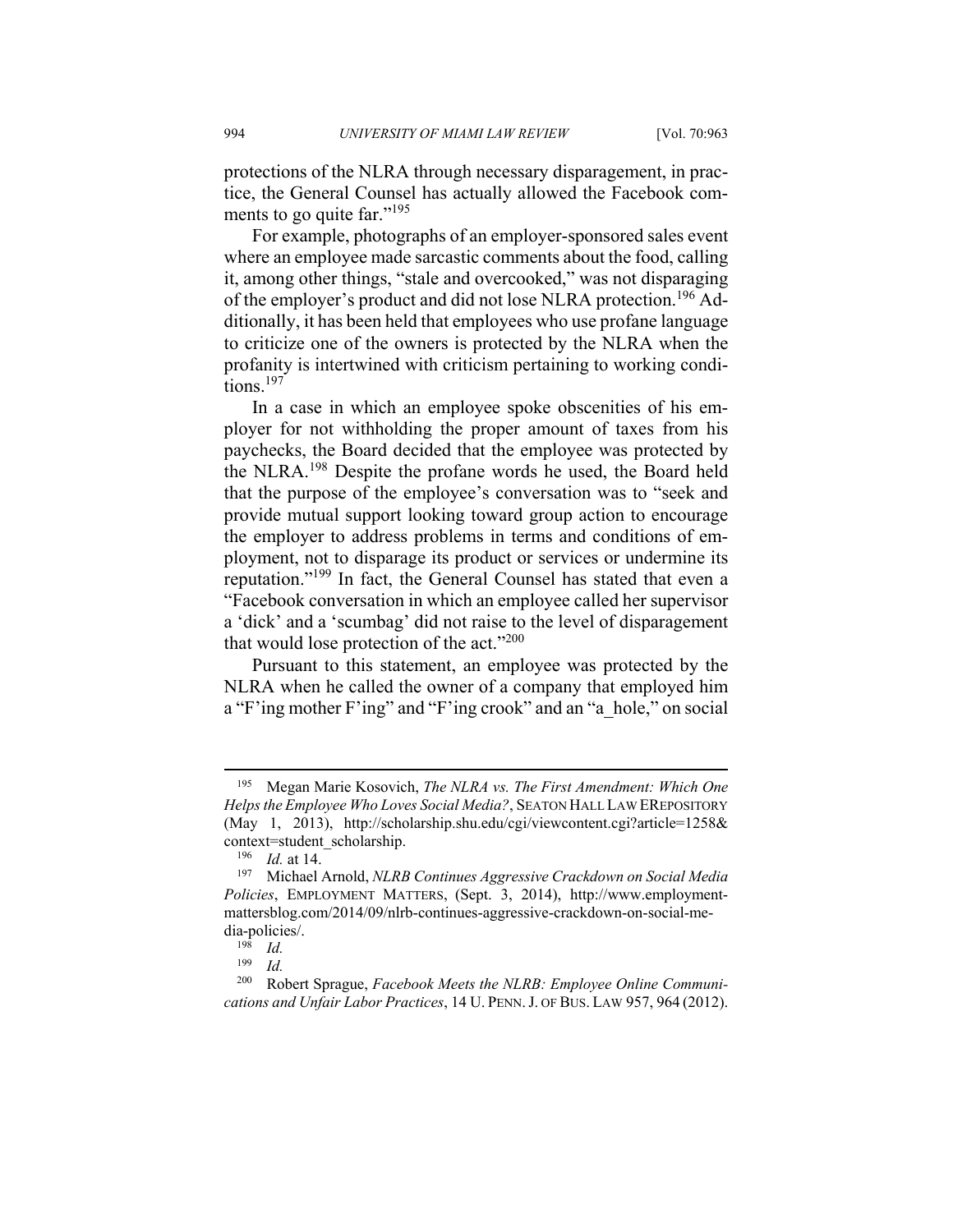media and added that "the manager was stupid, nobody liked him, and everyone talked about him behind his back."<sup>201</sup>

However, if this particular case had occurred in the public sphere, it would most surely not have First Amendment protection– –and, in this case, it should not. The courts would likely hold that *Garcetti* applies because, in light of precedent, comments about supervision concerns can be interpreted to be "pursuant to job duties." Even if it was assumed that *Garcetti* did not apply, and even if it could be argued that these profane comments were in the "public interest," the government's interest in avoiding disruption and protecting the efficiency of the government entity would likely outweigh the employee's interest in disparaging his supervisor on social media. It might even be seen as a defamatory comment, which has no free speech value under First Amendment jurisprudence.<sup>202</sup> In this case, however, the courts would be correct.

Doctrine, whether public or private sector, cannot go as far as to allow employees to speak about their employers with blatant disrespect and minimize them in the eyes of the public because they are not happy with some aspect of their job. The NLRA leaves employers helpless to defend their legitimate business interest in their goodwill, while simultaneously rendering the NLRA ineffective.<sup>203</sup> While employers have to keep paying the salaries of employees who have publicly insulted their business, their hands are tied and resentment towards employees is built.<sup>204</sup> All in all, the NLRA ends up "embold[ing] bullies––not victims––by protecting disparaging remarks as if they contain something of value."<sup>205</sup>

On the other hand, although the NLRA is overbroad, it grants some protection to employees that the public sector does not, yet should. For example, if a government employee who was demoted criticized his supervisor's decisions on social media, where he is Facebook friends with his fellow employees, he would be protected by

<sup>201</sup> Ariana C. Green, *Using Social Networking to Discuss Work: NLRB Protection for Derogatory Employee Speech and Concerted Activity*, 27 BERKELEY TECH. L. J. 837, 874 (2012).<br><sup>202</sup> LJM Cooray, *Freedom of Speech and Expression*, OUR CIVILISATION,

http://www.ourcivilisation.com/cooray/rights/chap6.htm#6.3 (last visited on Feb. 11, 2015). 203 Merabet, *supra* note 189, at 1180. 204 *Id.*

*Id.*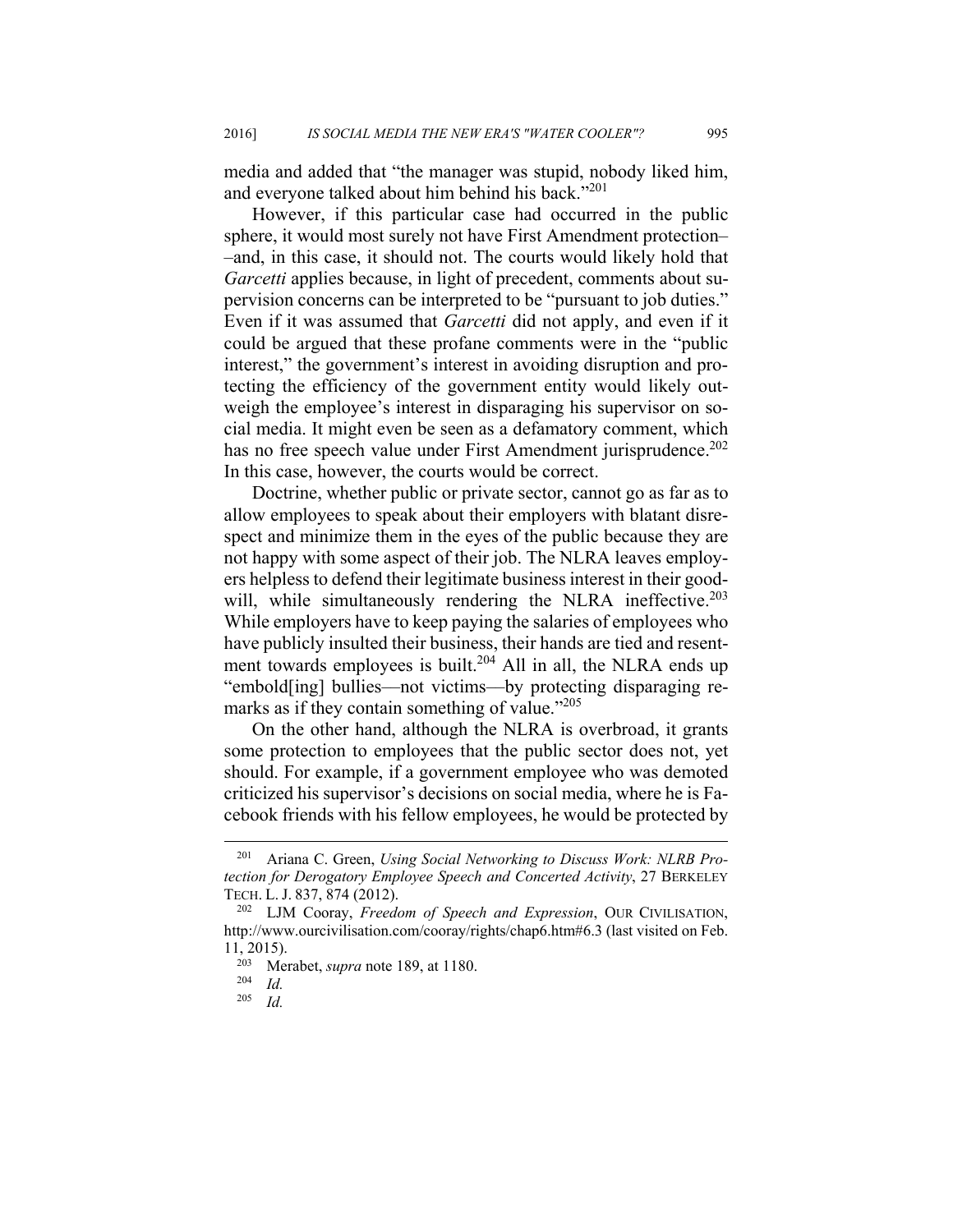the NLRA, but not the First Amendment. Under a First Amendment analysis, even though there are employee interests in obtaining his fellow employee's opinions through the post or in potentially getting an unjust demotion overturned by that supervisor's superiors, it will likely not be protected.

If this issue reached the Court, it would likely hold, under current doctrine, that the employee "reasonably believed" that the Facebook status could cause a disruption, namely that the rest of the employees might rise against the employer to prevent their own demotion, which they will be sure is imminent. Nevertheless, this same scenario under current NLRA law would be protected because it would be considered "protected concerted activity" where one employee is reaching out to other employees for mutual protection regarding job conditions.

In this situation, the NLRA would balance the interests of the employee and employer better than current First Amendment doctrine would. This is a contradiction in itself. The First Amendment was enacted to protect people from their government, and they are currently being protected from anybody but. Additionally, disruption is part of the process of making an injustice just. If, after investigation, there is a realization that there was no injustice, the post still has free speech value because it would have given the public another point of view, which they are free to disagree with and is consistent with the "marketplace of ideas" theory. In fact, they may even side with the supervisor. But no matter who they decide to support, it gives the employees, or the public for that matter, the ability to decide whether they are happy with those representing them in this particular government entity (in this case the supervisor) or not. If they are not, they have the power to petition for change. This is consistent with the ideas of self-democracy and political autonomy.

#### V. CONCLUSION

"As social media gives employees a platform to amplify their voice, it simultaneously enlarges the risk of undermining management's right to control its business."206 In the public sphere, the current doctrine's response to social media's ability to spread speech is

1

<sup>206</sup> Jaremus, *supra* note 31, at 41.